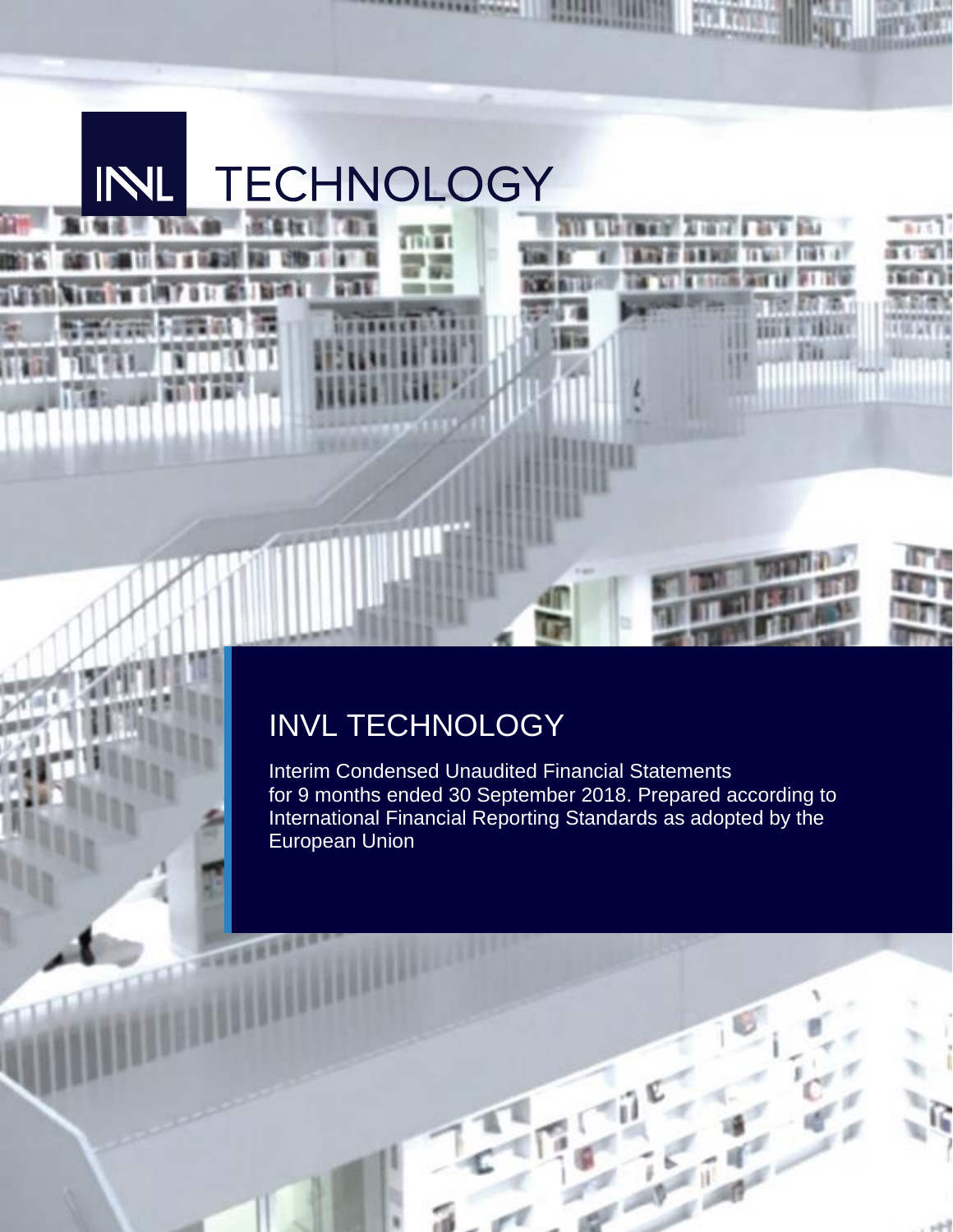# **TABLE OF CONTENTS**

| 1              |  |
|----------------|--|
| 2              |  |
| 3              |  |
| $\overline{4}$ |  |
| 5              |  |
| 6              |  |
| 7              |  |
| 8              |  |
| 9              |  |
| 10             |  |
| 11             |  |
| 12             |  |
| 13             |  |
| 14             |  |
| 15             |  |
| 16             |  |
| 17             |  |
| 18             |  |
| 19             |  |
| 20             |  |
| 21             |  |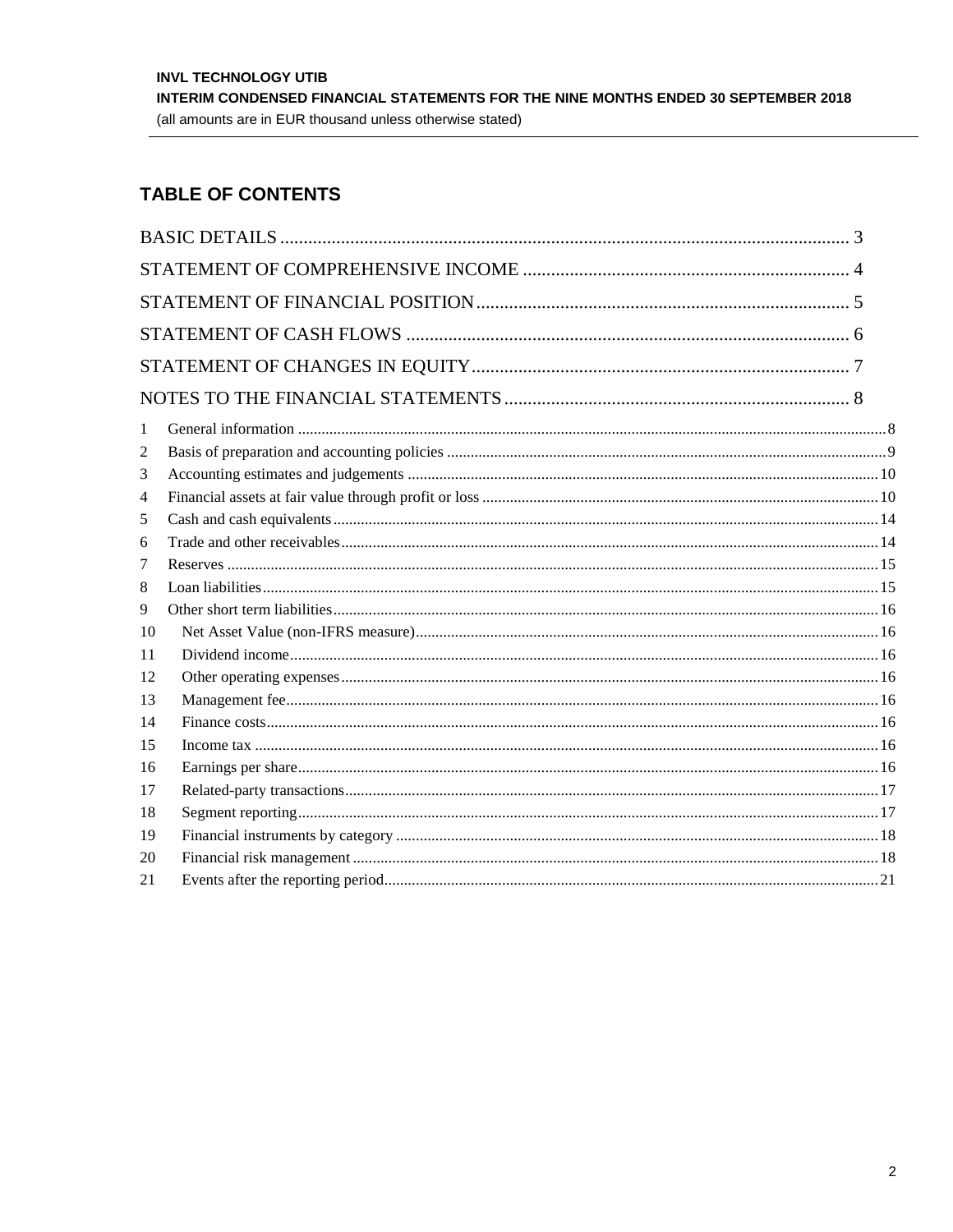### **INVL TECHNOLOGY UTIB** INTERIM CONDENSED FINANCIAL STATEMENTS FOR THE NINE MONTHS ENDED 30 SEPTEMBER 2018 (all amounts are in EUR thousand unless otherwise stated)

## **BASIC DETAILS**

#### Investment committee

Mr Kazimieras Tonkūnas (Chairman) Mrs Vida Juozapavičienė Mr Vytautas Plunksnis Mr Nerijus Drobavičius

#### **Advisory Committee**

Alvydas Banys Indre Mišeikytė Virginijus Strioga Gintaras Rutkauskas

#### **Management Company**

**INVL Asset Management UAB** 

Depository

AB SEB bank

#### Principal place of business and company code

Registered office address: Gynėjų g. 14, Vilnius, Lithuania

Company code 300893533

**Banks** 

AB SEB bank

These financial statements were authorised for issue by the Management Company and signed on 29 October 2018.

Kazimieras Tonkūnas Chairman of the Investment Committee **INVL Technology** 

Justina Kontenienė Chief financier at INVL Asset Management UAB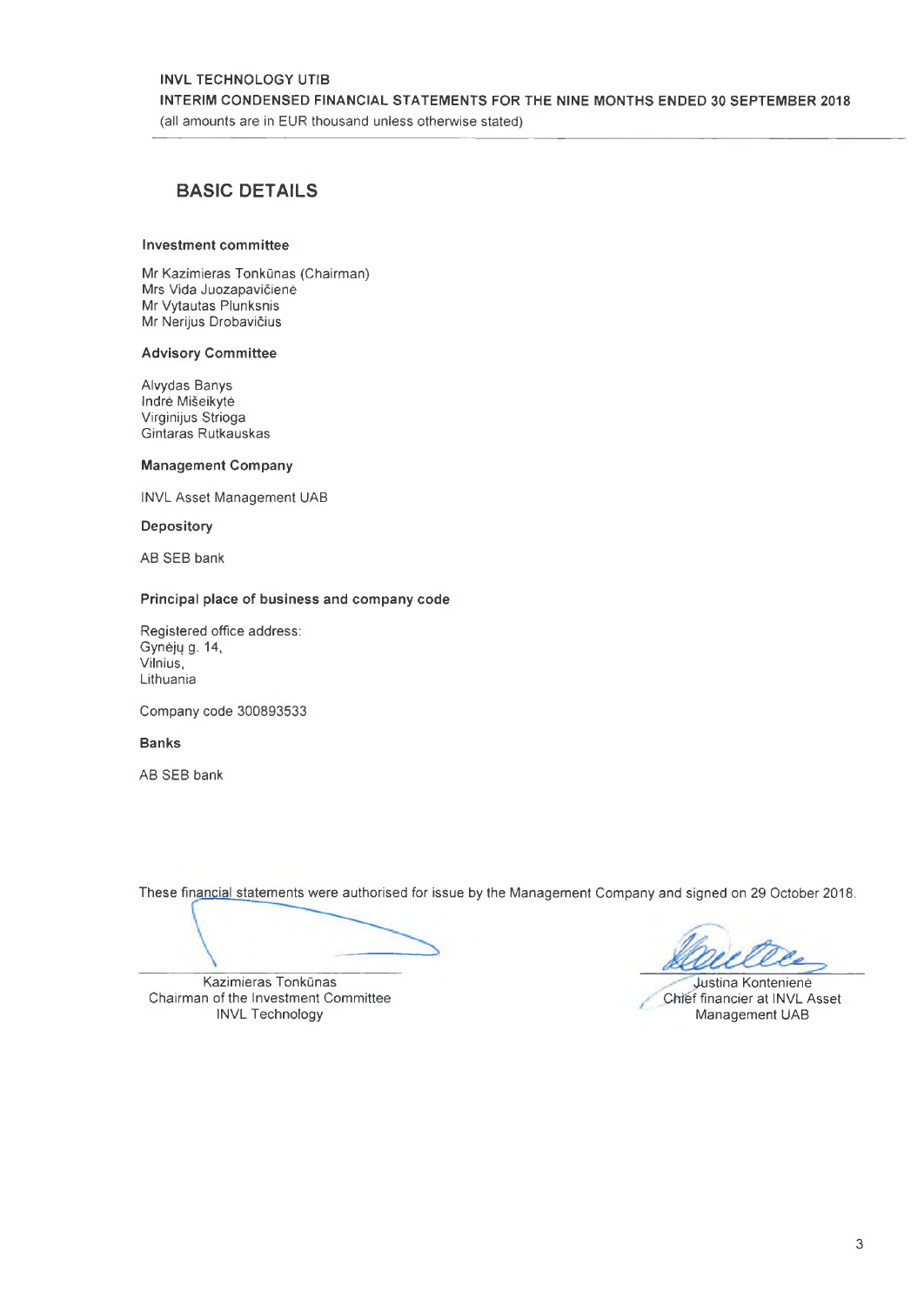**INTERIM CONDENSED FINANCIAL STATEMENTS FOR THE NINE MONTHS ENDED 30 SEPTEMBER 2018** 

<span id="page-3-0"></span>(all amounts are in EUR thousand unless otherwise stated)

## **STATEMENT OF COMPREHENSIVE INCOME**

|                                                                                     | <b>Notes</b> | 20189<br>months | 20179<br>months  | 2018 III<br>quarter | <b>2017 III</b><br>quarter |
|-------------------------------------------------------------------------------------|--------------|-----------------|------------------|---------------------|----------------------------|
|                                                                                     |              | Unaudited       | Unaudited        | Unaudited           | Unaudited                  |
| Net change in fair value of financial assets                                        | 4            | (801)           | 215              | 342                 | 316                        |
| Dividend income                                                                     | 11           | 1,319           | 329              | 180                 |                            |
| Interest income                                                                     |              | 5               | 39               |                     | 4                          |
| Other revenue<br><b>Total net income</b>                                            |              | 7<br>530        | 8<br>591         | 522                 | 8<br>328                   |
|                                                                                     |              |                 |                  |                     |                            |
| Management fee                                                                      | 13           | (291)           | (297)            | (96)                | (96)                       |
| Other operating expenses                                                            | 12           | (102)           | (80)             | (17)                | (39)                       |
| <b>Total operating expenses</b>                                                     |              | (393)           | (377)            | (113)               | (135)                      |
| <b>Operating profit (loss)</b>                                                      |              | 137             | 214              | 409                 | 193                        |
| Finance costs                                                                       | 14           | (34)            |                  |                     |                            |
| Profit (loss) before tax for the reporting<br>period                                |              | 103             | $\overline{214}$ | 409                 |                            |
| Income tax benefit                                                                  | 15           |                 |                  |                     |                            |
|                                                                                     |              | $\frac{1}{103}$ | 214              | 409                 | 193                        |
| Profit (loss) for the reporting period                                              |              |                 |                  |                     |                            |
| Other comprehensive income for the<br>reporting period, net of tax                  |              |                 |                  |                     |                            |
| <b>TOTAL COMPREHENSIVE INCOME</b><br>FOR THE REPORTING PERIOD, NET<br>OF INCOME TAX |              | 103             | 214              | 409                 | 193                        |
| Basic and diluted earnings (deficit) per                                            |              | 0.008           | 0.018            | 0.034               | 0.016                      |
| share (in EUR)                                                                      | 16           |                 |                  |                     |                            |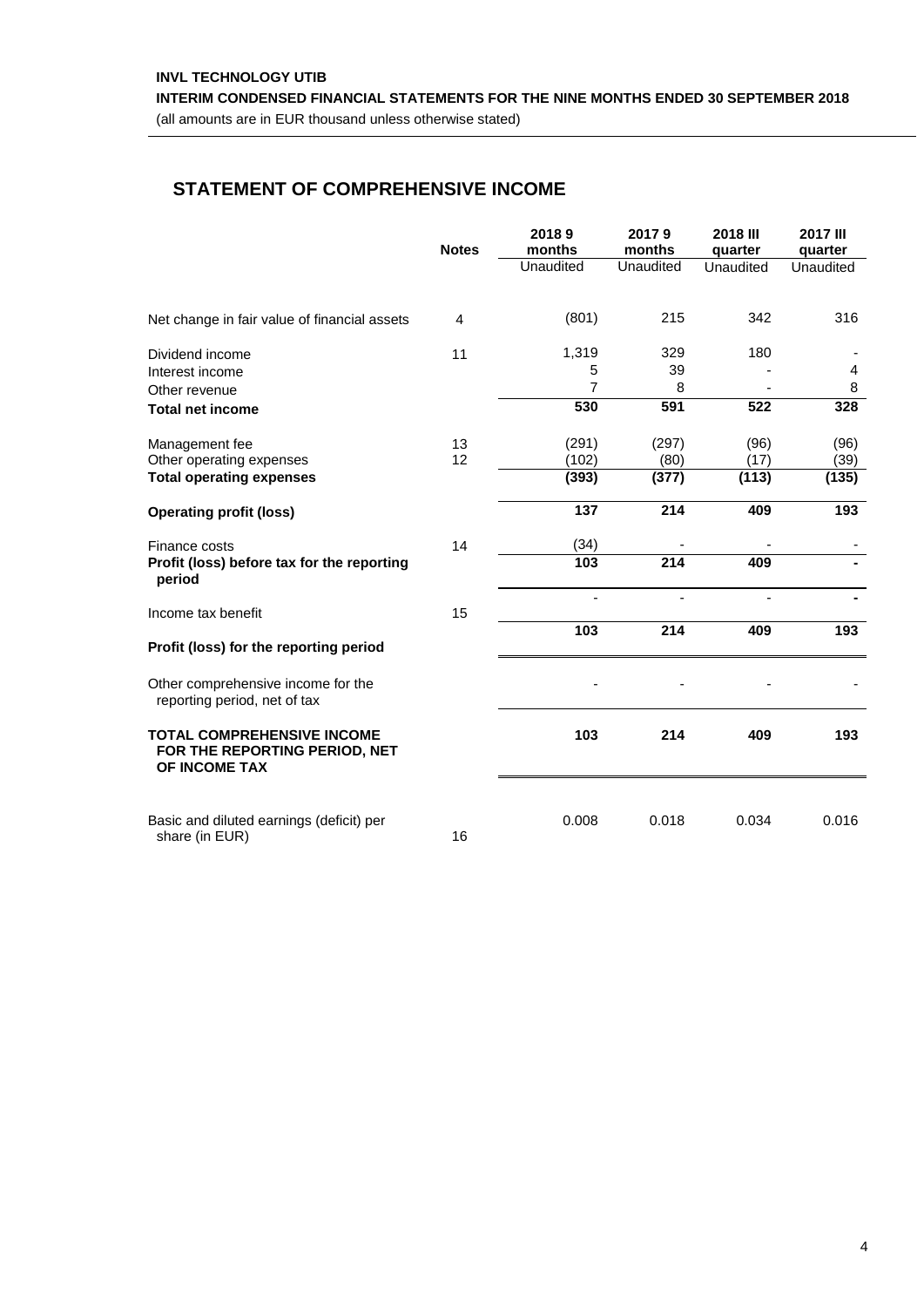**INTERIM CONDENSED FINANCIAL STATEMENTS FOR THE NINE MONTHS ENDED 30 SEPTEMBER 2018** 

<span id="page-4-0"></span>(all amounts are in EUR thousand unless otherwise stated)

# **STATEMENT OF FINANCIAL POSITION**

|                                                       | <b>Notes</b>   | As at<br>30 September 2018 31 December 2017 | As at  |
|-------------------------------------------------------|----------------|---------------------------------------------|--------|
| <b>ASSETS</b>                                         |                | unaudited                                   |        |
| <b>Non-current assets</b>                             |                |                                             |        |
| Financial assets at fair value through profit or loss | 4              | 20,007                                      |        |
|                                                       |                |                                             | 20,808 |
| Intangible assets and property, plant and equipment   |                |                                             |        |
| Deferred income tax assets                            |                |                                             |        |
| <b>Total non-current assets</b>                       |                | 20,007                                      | 20,808 |
| <b>Current assets</b>                                 |                |                                             |        |
| Trade and other receivables and loans granted         | 6,17           | 1,371                                       | 39     |
| Prepayments and deferred charges                      |                |                                             |        |
| Cash and cash equivalents                             | 5              | 2,645                                       | 5,030  |
| <b>Total current assets</b>                           |                | 4,016                                       | 5,069  |
| <b>Total assets</b>                                   |                | 24,023                                      | 25,877 |
| <b>EQUITY AND LIABILITIES</b>                         |                |                                             |        |
| <b>Equity</b>                                         |                |                                             |        |
| Share capital                                         | 1              | 3,531                                       | 3,531  |
| Share premium                                         |                | 8,268                                       | 8,268  |
| Reserves                                              | $\overline{7}$ | 10,154                                      | 10,154 |
| Retained earnings                                     |                | 1,962                                       | 1,859  |
| <b>Total equity</b>                                   | 10, 20.3       | 23,915                                      | 23,812 |
| <b>Liabilities</b>                                    |                |                                             |        |
| Loan payables                                         | 8              |                                             | 1,709  |
| <b>Total long term liabilities</b>                    |                |                                             | 1,709  |
| <b>Current liabilities</b>                            |                |                                             |        |
| Loan payables                                         | 8              |                                             | 244    |
| Trade payables                                        |                |                                             |        |
| Other current liabilities                             | 9              | 108                                         | 112    |
| <b>Total current liabilities</b>                      |                | 108                                         | 356    |
| <b>Total liabilities</b>                              |                | 108                                         | 2,065  |
| <b>Total equity and liabilities</b>                   |                | 24,023                                      | 25,877 |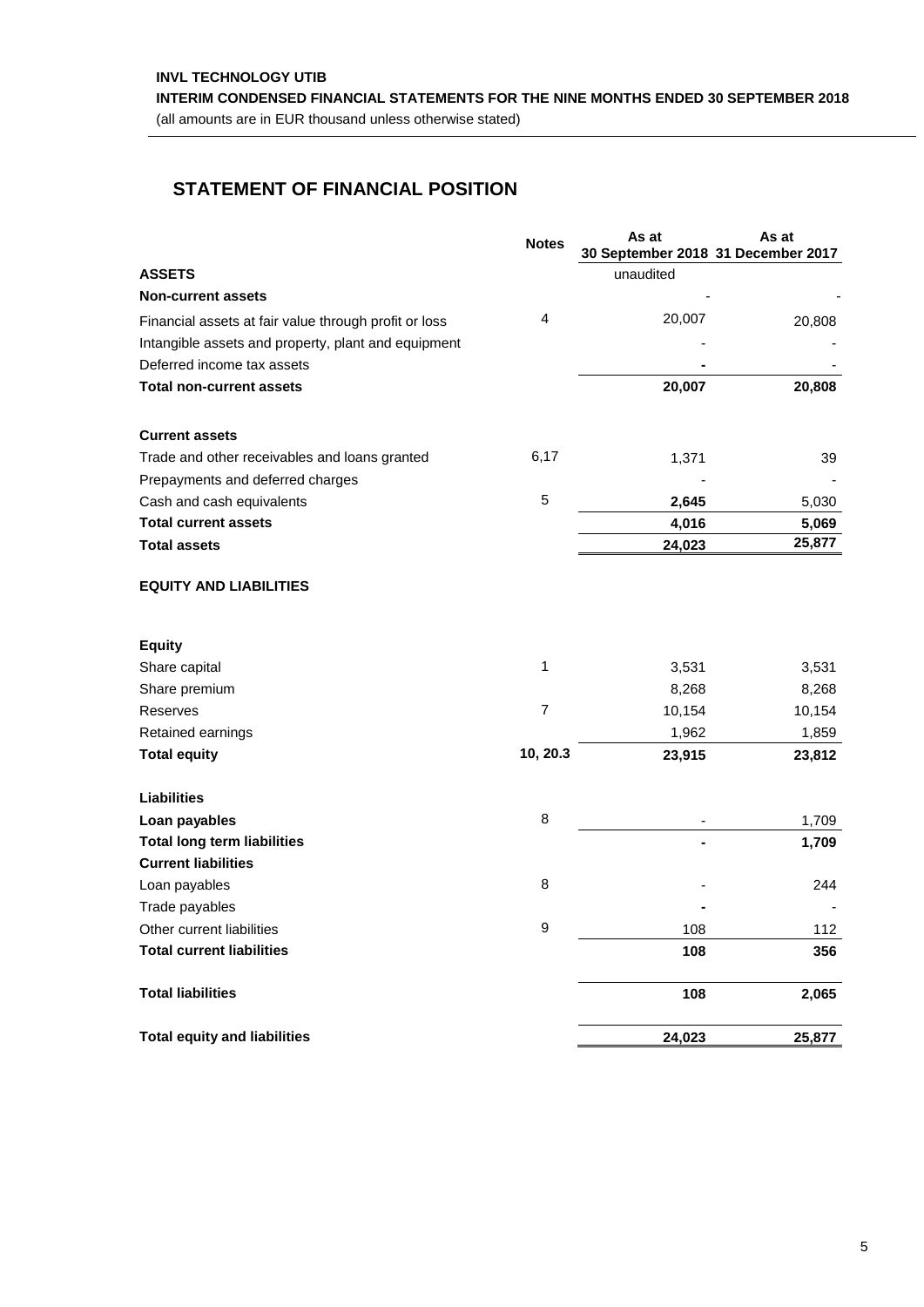<span id="page-5-0"></span>**INTERIM CONDENSED FINANCIAL STATEMENTS FOR THE NINE MONTHS ENDED 30 SEPTEMBER 2018** 

(all amounts are in EUR thousand unless otherwise stated)

## **STATEMENT OF CASH FLOWS**

|                                                                        | <b>Notes</b>   | 2018 9 months | 2017 9 months |
|------------------------------------------------------------------------|----------------|---------------|---------------|
|                                                                        |                | Unaudited     | Unaudited     |
| Cash flows from operating activities                                   |                |               |               |
| Net profit (loss) for the reporting period                             |                | 103           | 214           |
| <b>Adjustments for:</b>                                                |                |               |               |
| Elimination of items of financing activities                           |                | 12            | 39            |
| Dividend income                                                        | 11             | (1, 319)      | (329)         |
| Interest income                                                        |                | (5)           | (39)          |
| Other revenue                                                          |                | (7)           | (7)           |
| Interest and related costs                                             | 14             | 34            |               |
| Net change in fair value of financial assets                           | $\overline{4}$ | 801           | (215)         |
| Income tax (benefit) expense                                           | 15             |               |               |
|                                                                        |                | (381)         | (337)         |
| Changes in working capital:                                            |                |               |               |
| Decrease (increase) in trade receivables                               | 6              | (13)          | (12)          |
| Acquisition of investments                                             |                |               | (5,000)       |
| Decrease (increase) in other current assets                            |                |               |               |
| Increase (decrease) in trade payables                                  |                |               | (1)           |
| Increase (decrease) in other current liabilities                       |                | (4)           | (17)          |
| Received dividends                                                     | 11             |               | 329           |
| Cash flows from (used in) operating activities                         |                | (398)         | (5,038)       |
| Income tax paid                                                        |                |               |               |
| Net cash flows from (used in) operating activities                     |                | (398)         | (5,038)       |
|                                                                        |                |               |               |
| Cash flows from investing activities                                   |                |               |               |
| Interest received                                                      |                |               | 7             |
| Administration interest                                                |                |               |               |
| Sale of non-current assets                                             |                |               |               |
| Loans (granted)                                                        |                | (500)         | (2,050)       |
| Loan repayments received                                               |                | 500           | 2,050         |
| Net cash flows from (used in) investing activities                     |                |               | 7             |
| Cash flows from financing activities                                   |                |               |               |
| Cash flows related to owners:                                          |                |               |               |
| Proceeds from distribution of newly issued shares                      |                |               |               |
| Cash balance at the company merged                                     |                |               |               |
|                                                                        |                |               |               |
| Cash flows related to other financing sources:                         |                |               |               |
| Interest (paid)                                                        | 8,14           | (34)          |               |
| Loan received                                                          |                |               | 1,953         |
| (Repayment of) borrowings                                              |                | (1,953)       |               |
|                                                                        |                | (1,987)       | 1,953         |
|                                                                        |                |               |               |
| Net cash flows from (used in) financing activities                     |                |               |               |
| Foreign exchange effect on the balance of cash and<br>cash equivalents |                |               |               |
| Net increase (decrease) in cash and cash equivalents                   |                | (2, 385)      | (3,078)       |
| Cash and cash equivalents in the beginning of the                      |                | 5,030         | 3,128         |
|                                                                        |                | 2,645         | 50            |
| Cash and cash equivalents at the end of the period                     | 5              |               |               |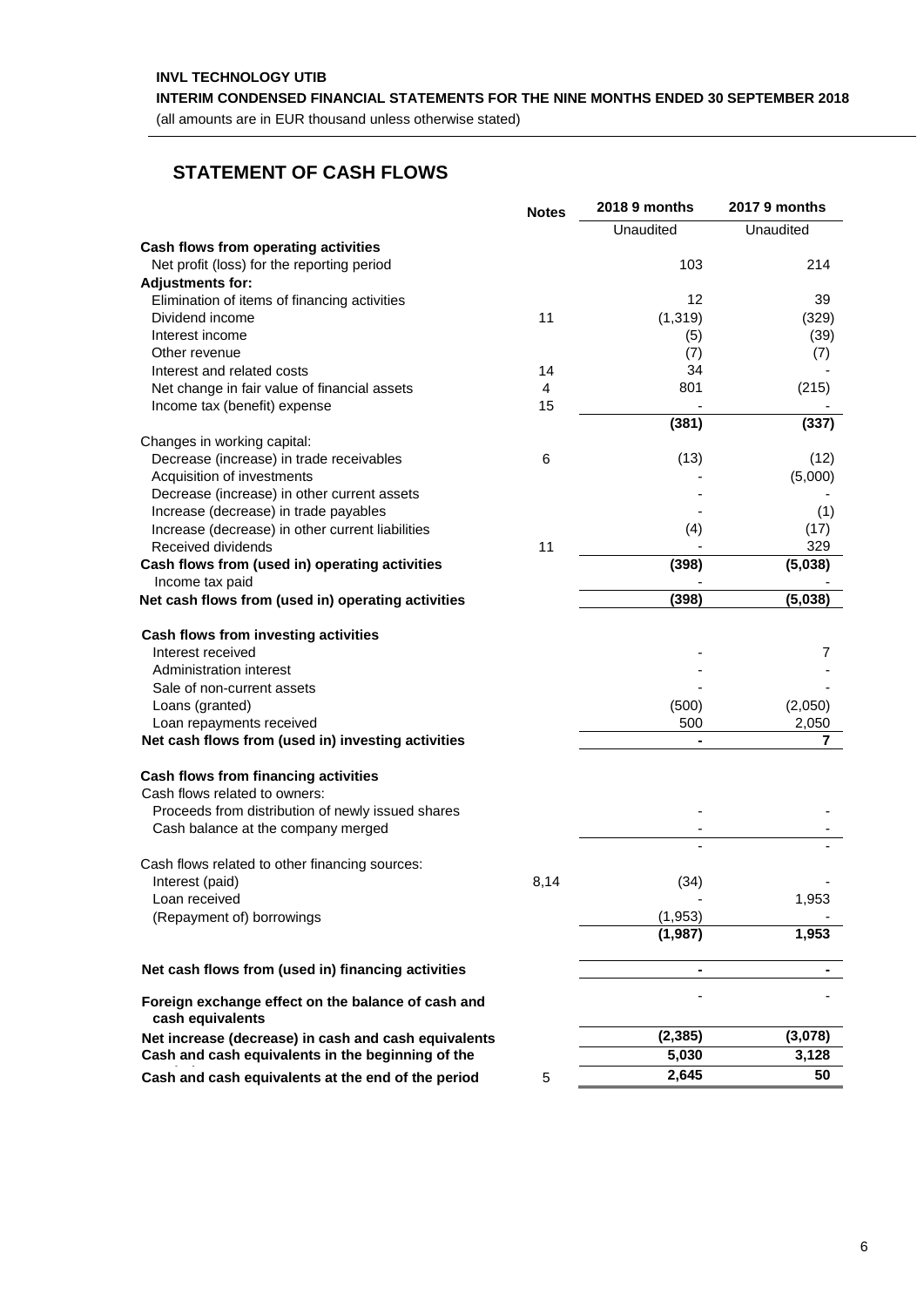# <span id="page-6-0"></span>**STATEMENT OF CHANGES IN EQUITY**

|                                                                                              |               |                         |                  | <b>Reserve for</b><br>acquisition |                             |              |
|----------------------------------------------------------------------------------------------|---------------|-------------------------|------------------|-----------------------------------|-----------------------------|--------------|
|                                                                                              | Share capital | <b>Share</b><br>premium | Legal<br>reserve | of own<br>shares                  | <b>Retained</b><br>earnings | <b>Total</b> |
| <b>Balance as at 31 December</b><br>2016                                                     | 3,531         | 8,268                   | 354              | 9,800                             | (2, 225)                    | 19,728       |
| Redistribution of retained<br>earnings to the reserves                                       |               |                         |                  |                                   |                             |              |
| <b>Total transactions with</b><br>owners of the Company,<br>recognised directly in           |               |                         |                  |                                   |                             |              |
| equity                                                                                       |               |                         |                  |                                   |                             |              |
| Net profit for 9 months ended<br>30 September 2017                                           |               |                         |                  |                                   | 214                         | 214          |
| <b>Balance as at 30 September</b><br>2017                                                    | 3,531         | 8,268                   | 354              | 9,800                             | (2,011)                     | 19,942       |
| <b>Balance as at 31 December</b><br>2017                                                     | 3,531         | 8,268                   | 354              | 9.800                             | 1,859                       | 23,812       |
| Redistribution of retained<br>earnings to the reserves                                       |               |                         |                  |                                   |                             |              |
| <b>Total transactions with</b><br>owners of the Company,<br>recognised directly in<br>equity |               |                         |                  |                                   |                             |              |
| Net (loss) for 9 months ended<br>30 September 2018                                           |               |                         |                  |                                   | 103                         | 103          |
| <b>Total comprehensive income</b><br>for 9 months ended 30<br>September 2018                 |               |                         |                  |                                   | 103                         | 103          |
| <b>Balance as at 30 September</b><br>2018                                                    | 3,531         | 8,268                   | 354              | 9,800                             | 1,962                       | 23,915       |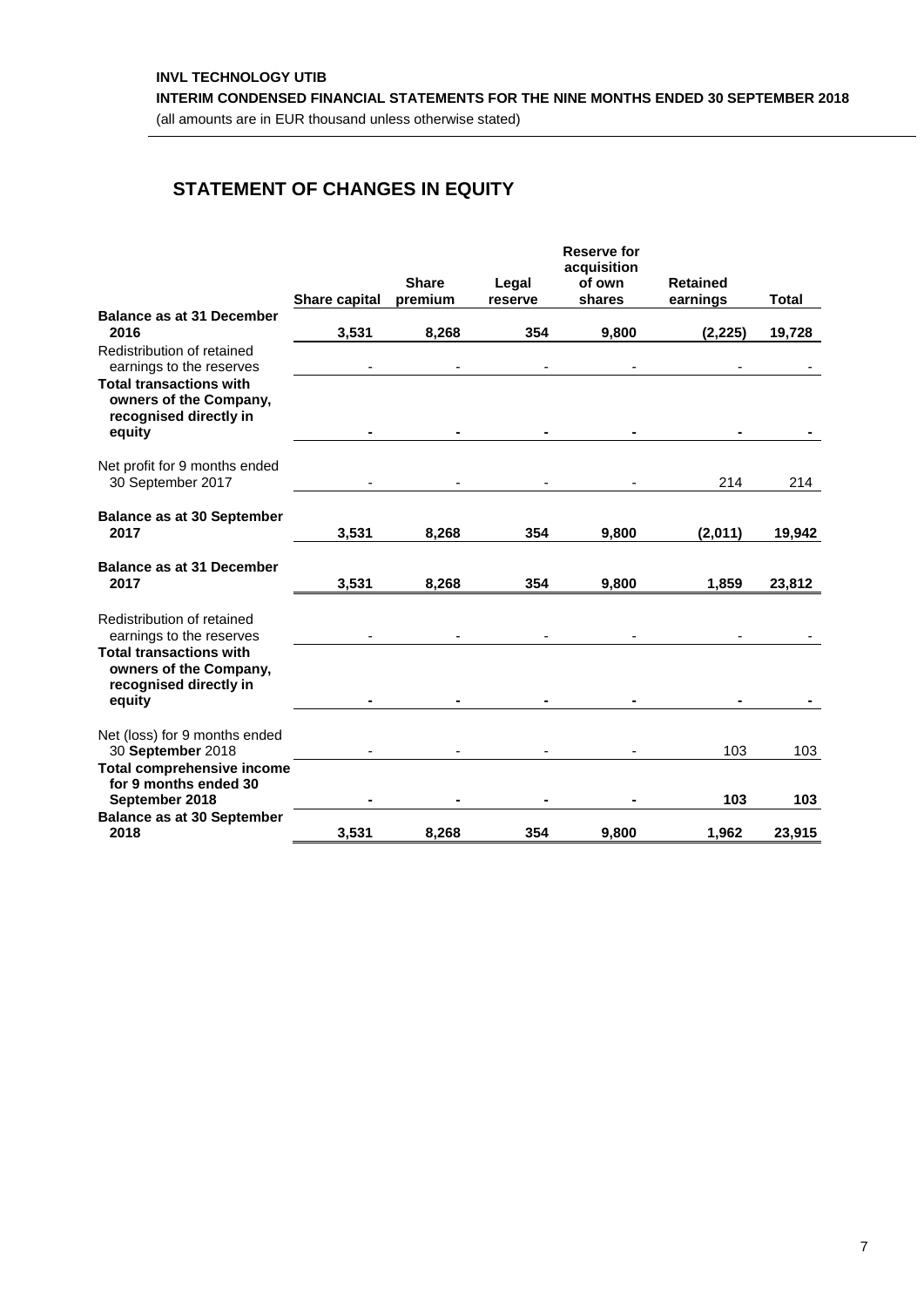## <span id="page-7-0"></span>**NOTES TO THE FINANCIAL STATEMENTS**

#### <span id="page-7-1"></span>**1 General information**

INVL Technology UTIB (company code 300893533, hereinafter "the Company") is a closed-ended type investment company registered in the Republic of Lithuania. The Company's registered office address is Gynėjų g. 14, Vilnius, Lithuania.

On 14 July 2016 the Company has been issued a closed-ended type investment company (UTIB) license by the Bank of Lithuania. Under the company's Articles of Association, INVL Technology UTIB will operate until 14 July 2026, with extension possible for further two years.

INVL Technology strategy is to invest in national-level European IT businesses with high globalisation potential and grow them into global players by utilizing the sales channels and intellectual capital of the managed companies.

Based on the Management Company's INVL Asset Management Board decision the Investment Committee was formed in order to ensure efficiency and control of investments. The Investment Committee consists of 4 (four) representatives of the Management Company (employees, members of management bodies of the Management Company, other persons appointed by a decision of the Board of the Management Company). The purpose of the Investment Committee is to ensure the Managed Company's objectives, its investment strategy and the adoption of prudent decisions for the investment and management of the Managed Company's assets, to supervise the adopted decisions. On 2017 April the Company has formed an Advisory Committee. The purpose of the Advisory Committee is to provide the Investment Committee with reasoned and fact-based opinions as a way to express an independent position regarding investment decisions, thereby ensuring and protecting shareholders' interests. The Advisory Committee consists of four members who are appointed and removed by the Board of the Managing Company.

The Company operates as a cluster of IT businesses working with large corporate and public entities. The classification of companies into 4 areas of activity, as used previously, from the beginning of 2018 is replaced by 3 new functional groups: business climate improvement and e-government, IT services and software, and cyber security. NRD companies continue to belong to the business climate improvement and e-government group, the cyber security group covers NRD CS UAB and other potential acquisitions in this area, whereas the IT services and software group is formed by joining the areas of IT infrastructure and IT intensive industries' solutions. At the end of the nine months of 2018 INVL Technology portfolio consists of 17 operating companies. The major investments of INVL Technology are currently in businesses based in Lithuania, Estonia, Norway, Moldova, Tanzania, Rwanda, Uganda and Bangladesh.

The Company has an agreement on depository services with SEB Bankas which acts as the depository of the Company's assets.

The Management Company manages the portfolio of investment instruments of the Company following principles of diversification set in the Articles of Association (the conformity of the portfolio of investment instruments of the Company to those principles shall be achieved within four years from the date the Bank of Lithuania issued a permission to certify Company's incorporation documents and to choose the Depository). The Company cannot invest more than 30% of net asset value of the Company into any single issuer of the instrument. The indicator may be exceeded up to 4 years after the date the Company became a closed-ended investment company. More detailed requirements are lined out in the Articles of Association of the Company.

The shareholders holding ownership to or otherwise controlling over 5% of the Company's authorised share capital (by number of votes held) are as follows as of 30 September 2018:

|                          | Number of votes conferred by shares held<br>under the title of ownership | <b>Voting rights</b><br>held, % |
|--------------------------|--------------------------------------------------------------------------|---------------------------------|
| LJB Investments UAB      | 2,424,152                                                                | 19.91%                          |
| Invalda INVL AB          | 1,726,236                                                                | 14.18%                          |
| Ms Irena Ona Mišeikienė  | 1.466.421                                                                | 12.04%                          |
| Lietuvos Draudimas AB    | 909.090                                                                  | 7.47%                           |
| Mr Kazimieras Tonkūnas   | 675.452                                                                  | 5.55%                           |
| Mr Alvydas Banys         | 618,745                                                                  | 5.08%                           |
| Other minor shareholders | 4,355,225                                                                | 35.77%                          |
| Total                    | 12.175.321                                                               | 100.00%                         |

The Company's shares are traded in the Baltic Secondary List of Nasdaq Vilnius stock exchange.

On 30 September 2018 the Company did not have employees.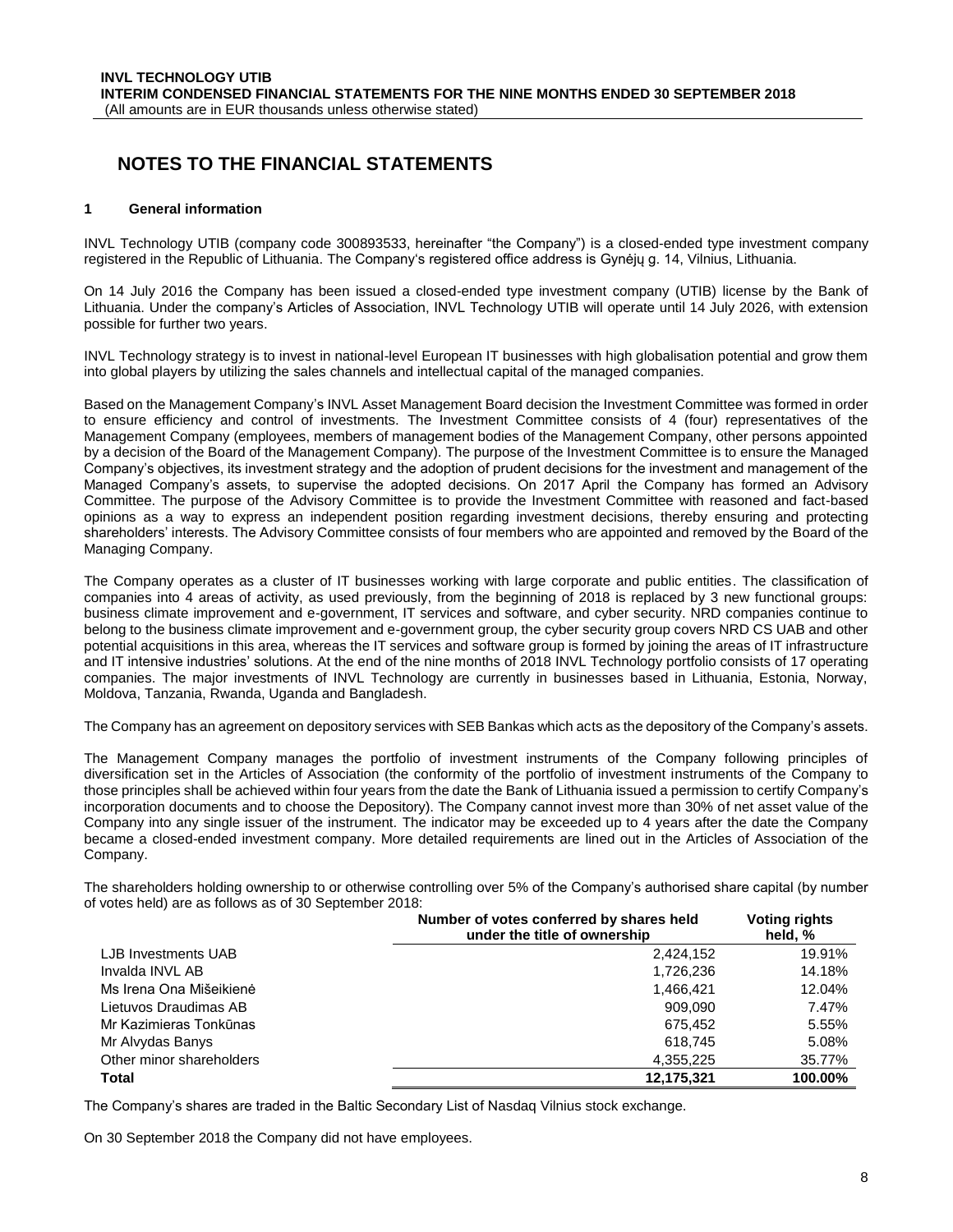#### <span id="page-8-0"></span>**2 Basis of preparation and accounting policies**

Interim condensed financial statements for the nine months ended 30 September 2018 have been prepared in accordance with IAS 34 Interim Financial Reporting. These interim condensed financial statements should be read in conjunction with the annual financial statements of the Company for the year ended 31 December 2017.

Except for the points, described below, Interim condensed financial statements are prepared in accordance with the accounting principles adopted for 2017 annual financial statements.

#### Statement of compliance

The Company meets the definition criteria of an investment entity under IFRS 10. The Company has no subsidiaries that provide services related to the Company's investment activities – therefore no subsidiaries to be consolidated – therefore the Company does not prepare consolidated financial statements.

The financial statements are presented in EUR thousands, and all the amounts have been rounded to the nearest thousand unless otherwise stated.

The preparation of financial statements in conformity with IFRS requires the use of certain critical accounting estimates. It also requires the management to exercise its judgement in the process of applying the Company's accounting policies. The areas involving a higher degree of judgement or complexity, or areas where assumptions and estimates are significant to the financial statements are disclosed in Note [3.](#page-9-0) Although these estimates are based on management's best knowledge of current circumstances, events or actions, actual results may ultimately differ from these estimates.

#### Standards and amendments endorsed by the EU that are effective for annual periods beginning on 1 January 2018

Disclosure Initiative - Amendments to IAS 7

The amended IAS 7 require disclosure of a reconciliation of movements in liabilities arising from financing activities. Reconciliation of movement in liabilities arising from financing activities is presented in Note 8.

IFRS 9 Financial Instruments (effective for annual periods beginning on or after 1 January 2018) Key features of the new standard are:

• Financial assets are required to be classified into three measurement categories: those to be measured subsequently at amortised cost, those to be measured subsequently at fair value through other comprehensive income (FVOCI) and those to be measured subsequently at fair value through profit or loss (FVPL).

• Classification for debt instruments is driven by the entity's business model for managing the financial assets and whether the contractual cash flows represent solely payments of principal and interest (SPPI). If a debt instrument is held to collect, it may be carried at amortised cost if it also meets the SPPI requirement. Debt instruments that meet the SPPI requirement that are held in a portfolio where an entity both holds to collect assets' cash flows and sells assets may be classified as FVOCI. Financial assets that do not contain cash flows that are SPPI must be measured at FVPL (for example, derivatives). Embedded derivatives are no longer separated from financial assets but will be included in assessing the SPPI condition.

• Investments in equity instruments are always measured at fair value. However, management can make an irrevocable election to present changes in fair value in other comprehensive income, provided the instrument is not held for trading. If the equity instrument is held for trading, changes in fair value are presented in profit or loss.

• Impairment of credit risk bearing financial assets is calculated based on expected credit loss model, taking into account the forward looking information.

IFRS 15 "Revenue from Contracts with Customers" (effective for annual periods beginning on or after 1 January 2018) The new standard introduces the core principle that revenue must be recognised when the goods or services are transferred to the customer, at the transaction price. Any bundled goods or services that are distinct must be separately recognised, and any discounts or rebates on the contract price must generally be allocated to the separate elements. When the consideration varies for any reason, minimum amounts must be recognised if they are not at significant risk of reversal. Costs incurred to secure contracts with customers have to be capitalised and amortised over the period when the benefits of the contract are consumed.

The amendments do not change the underlying principles of the standard but clarify how those principles should be applied. The amendments clarify how to identify a performance obligation (the promise to transfer a good or a service to a customer) in a contract; how to determine whether a company is a principal (the provider of a good or service) or an agent (responsible for arranging for the good or service to be provided); and how to determine whether the revenue from granting a licence should be recognised at a point in time or over time. In addition to the clarifications, the amendments include two additional reliefs to reduce cost and complexity for a company when it first applies the new standard.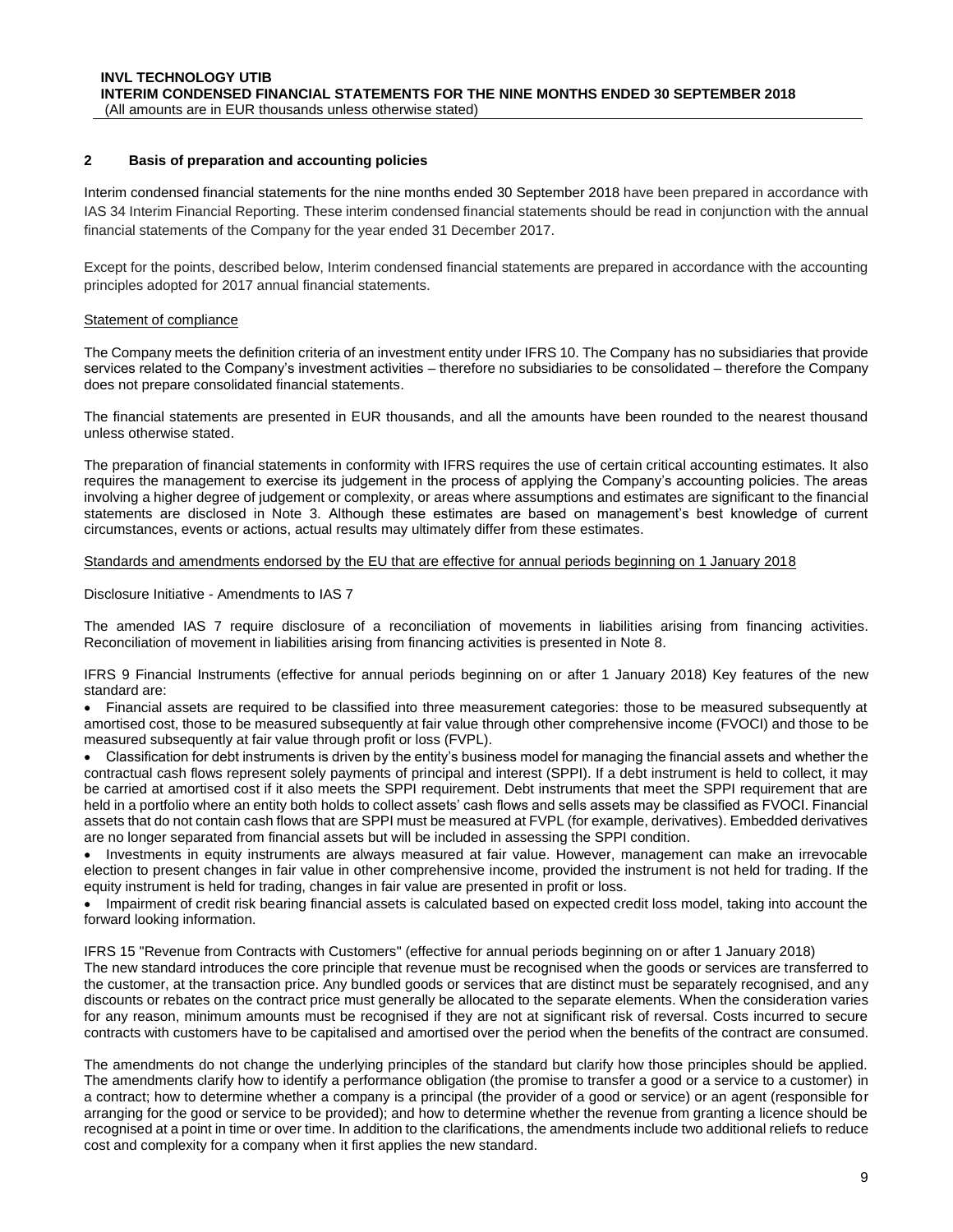The Company accounts for its investments at fair value under IFRS 10 and does not expect significant impact of the adoption of IFRS 9 for its financial assets. The Company, after transformation to closed-end investment company (Note [1\)](#page-7-1) will be liable to account for success fee if certain threshold is met. The Company measures such liability at fair value and with application of IFRS 9 the Company will be required to present the effects of changes in own credit risk of financial liabilities designated at fair value through profit or loss in other comprehensive income.

The standards and amendments endorsed by the EU that are effective for annual periods beginning on 1 January 2018 had no significant impact on the Company's financial statements and operation results.

#### Standards endorsed by the EU that are not yet effective and that have not been early adopted by the Company

There are no new or revised standards or interpretations that are not yet effective that would be expected to have a material impact to the Company.

#### <span id="page-9-0"></span>**3 Accounting estimates and judgements**

#### **3.1 Judgements**

In the process of applying the Company's accounting policies, management has made the following judgements that have the most significant effect on the amounts recognised in these financial statements:

#### Investment entity status

The management periodically reviews whether the Company meets all the definition criteria of an investment entity referred to in Note 2. In addition, the management assesses the Company's business objective (Note [1\)](#page-7-1), investment strategy, origin of income and fair value valuation techniques. According to the management, the Company met all the definition criteria of an investment entity throughout all the periods presented in these financial statements.

#### Recognition of the Success fee and the Management Fee

The Company elected to use fair value model for the recognition of the success fee and the management fee portion payable upon first payment of the success fee. Payment of the success fee is subject to the future events and involves the use of valuation techniques and unobservable Level 3 inputs, such as long term growth rates, discount rates for the estimation of the current value of financial liability which are reviewed periodically to ensure reliability. Details of the inputs and valuation models used to determine Level 3 fair value are provided in Note 4.

#### **3.2 Accounting estimates and assumptions**

The key assumptions concerning the future and other key sources of estimation uncertainty at the reporting date, that have a significant risk of causing a material adjustment to the carrying amounts of assets and liabilities within the next financial year, are described below. The Company based its assumptions and estimates on parameters available when the financial statements were prepared. Existing circumstances and assumptions about future developments however, may change due to market changes or circumstances arising beyond the control of the Company. Such changes are reflected in the assumptions when they occur.

The significant areas of estimation used in the preparation of these financial statements is discussed below.

#### Fair value of investments that are not traded in an active market

Fair values of investments in subsidiaries that are not traded in an active market are determined by using valuation techniques, primarily earnings multiples, discounted cash flows and recent comparable transactions. The valuation techniques used to determine fair values are periodically reviewed and compared against historical results to ensure their reliability. Details of the inputs and valuation models used to determine Level 3 fair value are provided in Note [4.](#page-9-1)

#### <span id="page-9-1"></span>**4 Financial assets at fair value through profit or loss**

The Company uses the following hierarchy for determining and disclosing the fair value of financial instruments by valuation technique:

Level 1: quoted (unadjusted) prices in active markets for identical assets or liabilities;

<span id="page-9-2"></span>Level 2: other techniques for which all inputs which have a significant effect on the recorded fair value are observable, either directly or indirectly;

Level 3: techniques which use inputs which have a significant effect on the recorded fair value that are not based on observable market data.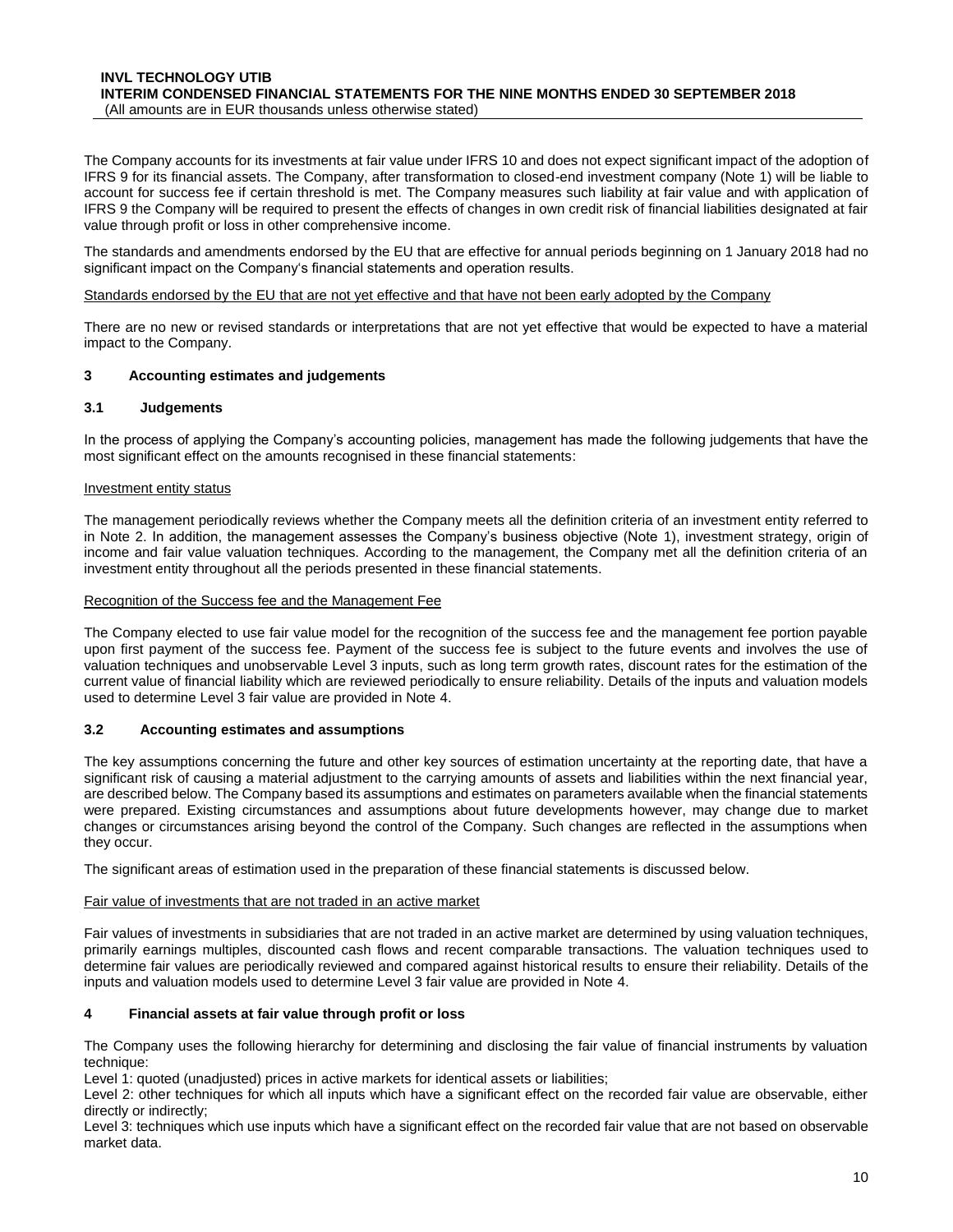The Company's financial assets at fair value through profit or loss included assets attributed to Level 3 in the fair value hierarchy. The Company has no Level 1 or Level 2 instruments.

The table below presents the Company's direct and indirect investments in unconsolidated subsidiaries as at 30 September 2018:

|                                                                                   | <b>Country of</b> | <b>Shares (voting rights)</b><br>held directly/indirectly |                                  |
|-----------------------------------------------------------------------------------|-------------------|-----------------------------------------------------------|----------------------------------|
| <b>Name</b>                                                                       | incorporation     | by the Company, (%)                                       | <b>Profile of activities</b>     |
| Novian UAB **                                                                     | Lithuania         | 100                                                       | Information technology solutions |
| <b>BAIP UAB *</b>                                                                 | Lithuania         | 100                                                       | Information technology solutions |
| Acena UAB*                                                                        | Lithuania         | 100                                                       | Information technology solutions |
| Norway Registers Development AS<br>NRD Systems UAB* (previous name                | Norway            | 100                                                       | Information technology solutions |
| $-$ NRD UAB)                                                                      | Lithuania         | 89.20                                                     | Information technology solutions |
| Norway Registers Development East                                                 |                   |                                                           |                                  |
| Africa Ltd*                                                                       | Tanzania          | 70                                                        | Information technology solutions |
| Etronika UAB                                                                      | Lithuania         | 90                                                        | Information technology solutions |
| Norway Registers Development                                                      |                   |                                                           |                                  |
| Rwanda Ltd*                                                                       | Rwanda            | 100                                                       | Information technology solutions |
| Infobank Uganda Ltd*                                                              | Uganda            | 30                                                        | Information technology solutions |
| <b>NRD CS UAB</b>                                                                 | Lithuania         | 100                                                       | Information technology solutions |
| Algoritmy sistemos UAB                                                            | Lithuania         | 100                                                       | Information technology solutions |
| <b>FINtime UAB</b>                                                                | Lithuania         | 100                                                       | Business process outsourcing     |
| NRD Bangladesh Ltd*                                                               | Bangladesh        | 100                                                       | Information technology solutions |
| Andmevara AS                                                                      | Estonia           | 100                                                       | Information technology solutions |
| Andmevara Services OU***                                                          | Estonia           | 100                                                       | Information technology solutions |
| Andmevara SRL*                                                                    | Moldova           | 100                                                       | Information technology solutions |
| These entities were indirectly controlled by the Company as at 30 September 2018. |                   |                                                           |                                  |

*\*\*The company name changed from VITMA UAB to UAB Novian on 21st February, 2018.*

*\*\*\* Established 27 August 2018*

The table below presents the Company's direct and indirect investments in unconsolidated subsidiaries as at 31 December 2017:

|                                                  | <b>Country of</b> | <b>Shares (voting rights)</b><br>held directly/indirectly |                                  |
|--------------------------------------------------|-------------------|-----------------------------------------------------------|----------------------------------|
| <b>Name</b>                                      | incorporation     | by the Company, (%)                                       | <b>Profile of activities</b>     |
| Vitma UAB **                                     | Lithuania         | 100                                                       | Information technology solutions |
| <b>BAIP UAB *</b>                                | Lithuania         | 100                                                       | Information technology solutions |
| Acena UAB*                                       | Lithuania         | 100                                                       | Information technology solutions |
| Norway Registers Development AS                  | Norway            | 100                                                       | Information technology solutions |
| NRD UAB*                                         | Lithuania         | 89.20                                                     | Information technology solutions |
| Norway Registers Development East<br>Africa Ltd* | Tanzania          | 70                                                        | Information technology solutions |
| Etronika UAB                                     | Lithuania         | 90                                                        | Information technology solutions |
| Norway Registers Development<br>Rwanda Ltd*      | Rwanda            | 100                                                       | Information technology solutions |
| Infobank Uganda Ltd*                             | Uganda            | 30                                                        | Information technology solutions |
| NRD CS UAB                                       | Lithuania         | 100                                                       | Information technology solutions |
| Algoritmy sistemos UAB                           | Lithuania         | 100                                                       | Information technology solutions |
| <b>FINtime UAB</b>                               | Lithuania         | 100                                                       | Business process outsourcing     |
| NRD Bangladesh Ltd*                              | Bangladesh        | 100                                                       | Information technology solutions |
| Andmevara AS                                     | Estonia           | 100                                                       | Information technology solutions |
| Andmevara SRL*                                   | Moldova           | 100                                                       | Information technology solutions |

*\* These entities were indirectly controlled by the Company as at 31 December 2017.*

*\*\*The company name changed from VITMA UAB to UAB Novian on 21st February, 2018.*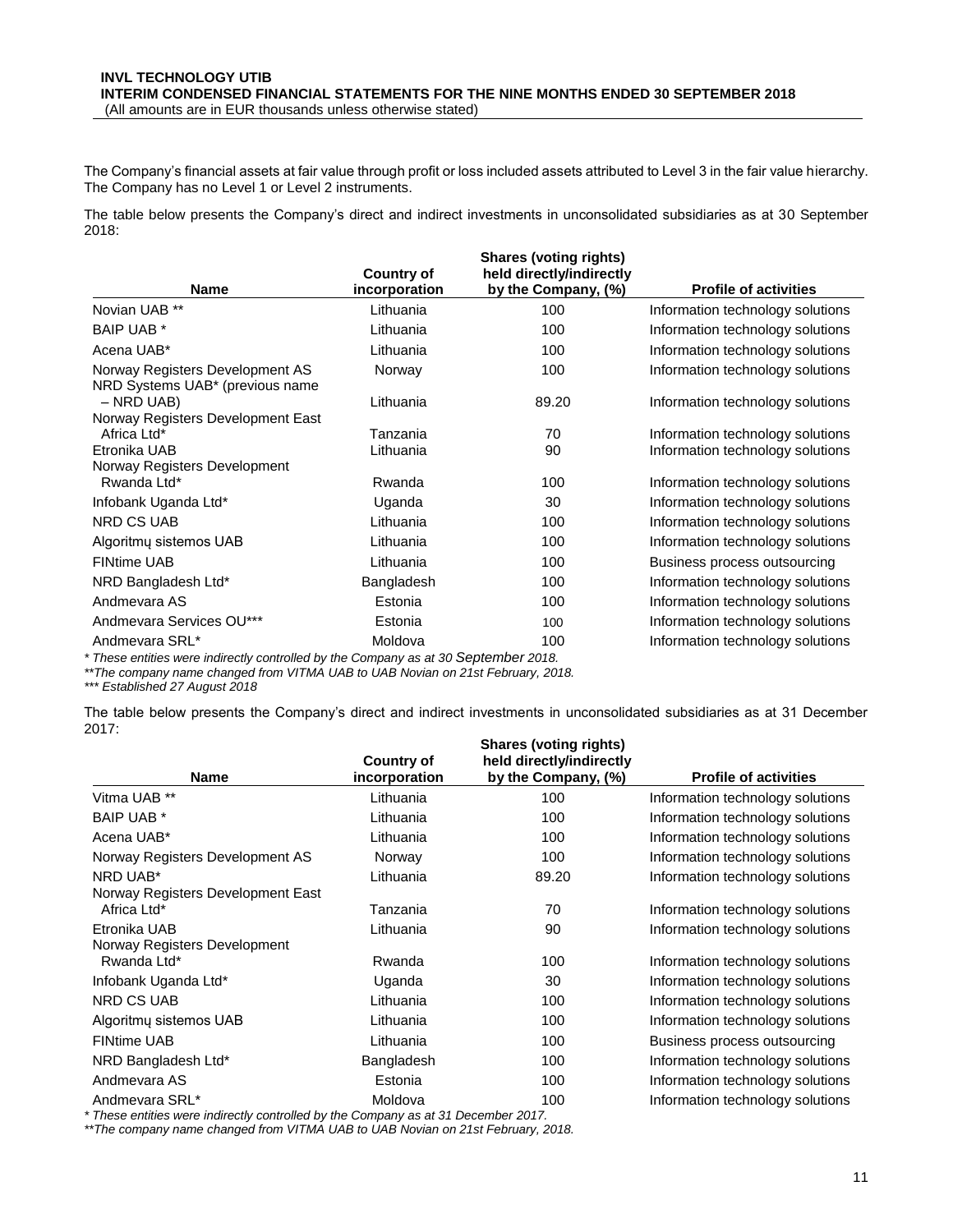The Company conducts an independent valuation of its investments in subsidiaries when preparing the annual financial statements. As at 31 December 2017, the valuation was carried out by Deloitte Verslo Konsultacijos UAB using the income approach. In the opinion of the management, the fair value of investments was determined appropriately using the inputs and ratios properly selected and reasonably reflecting the investments. The fair value of investments was determined in compliance with the International Valuation Standards approved by the International Valuation Standards Council. For the income approach, the discounted cash flow method was used. It was based on free cash flow forecasts made by management for the period of 5 years. Free cash flows were calculated as net operating profit after tax plus depreciation and minus change in working capital and capital expenditure.

#### *As at 30 September 2018*

As market conditions and other preconditions used in the valuation did not change significantly during the first nine months of 2018, when preparing preliminary operating results for the nine months of 2018, the Company measured the fair value of investments using the values determined as at 31 December 2017 adjusted by the net profit or loss of its investments and declared dividends to the Company that occurred during the period. Investments in entities acquired/established during 2018 were stated at cost.

The fair values of the Company's unconsolidated subsidiaries were as follows:

| Name                   | At 30 September 2018 | At 31 December 2017 |  |
|------------------------|----------------------|---------------------|--|
| Novian UAB Group*      | 6,813                | 7.497               |  |
| Algoritmu sistemos UAB | 3,776                | 3,821               |  |
| NRD Group**            | 4,040                | 3.624               |  |
| NRD CS UAB             | 4,688                | 5,067               |  |
| Andmevara***           | 450                  | 525                 |  |
| <b>FINtime UAB</b>     | 240                  | 274                 |  |
| <b>Total</b>           | 20.007               | 20,808              |  |

*\* Novian UAB group consisted of Novian UAB together with the entities controlled by it – BAIP UAB and Acena UAB* 

*\*\* NRD Group consisted of Norway Registers Development AS together with the entities controlled by it – NRD UAB, Etronika UAB, Norway Registers Development Rwanda Ltd (established in 2016) and Norway Registers Development East Africa Ltd, and its associate Infobank Uganda Ltd.* 

*\*\*\*Andmevara includes Andmevara AS and Andmevara SRL*

Under the valid loan agreements with Luminor bank AB, the subsidiaries indirectly controlled by the Company BAIP UAB and NRD UAB and Algoritmų sistemos UAB are required to obtain the bank's prior approval when declaring the dividends or making other distributions to shareholders. Other subsidiaries of the Company as at 30 September 2018 and 31 December 2017 did not have any significant restrictions on the repayment of dividends to the Company from non-consolidated subsidiaries or the Company's loans to unconsolidated subsidiaries. Due to changes in the fair value of subsidiaries of the Company, the Company may incur losses.

Information about dividends is described in Note 11.

The table below presents movements in Level 3 financial instruments during the 9 months of 2018:

| Opening balance at 1 January 2018                                                      | 20,808 |  |
|----------------------------------------------------------------------------------------|--------|--|
| Unrealized gains and losses for the reporting period recognized in the income<br>(801) |        |  |
| statement for assets managed at the end of the reporting period                        |        |  |
| Closing balance at 30 September 2018                                                   | 20.007 |  |

The equity capital of INVL Technology, a company that invests in IT businesses, was EUR 23.915 million, or EUR 1.9642 per share, at the end of September 2018, and increased 0.46 percent during the period from 2018 January to September.

#### *As at 31 December 2017*

–

The table below presents movements in Level 3 financial instruments during 2017:

| Opening balance at 1 January 2017                                             | 16,696  |  |
|-------------------------------------------------------------------------------|---------|--|
| Investments in the purchase of new businesses                                 | 5,000   |  |
| Sale of investments                                                           | (5,250) |  |
| Profit from the sale of investments*                                          | 250     |  |
| Acquisitions for assets available for sale **                                 | 2.055   |  |
| Assets held for sale (sale)**                                                 | (2,055) |  |
| Unrealized gains and losses for the reporting period recognized in the income | 4.112   |  |
| statement for assets managed at the end of the reporting period               |         |  |
| Closing balance at 31 December 2017                                           | 20,808  |  |

\*2017 realized profit amounted to 5.000 thousand euro's and it was the result of the transfer of Deltagon Group shares.

\* \*Assets held for possible sale consisted of the acquisition of bonds issued by UAB BAIP, including accrued interest and redemption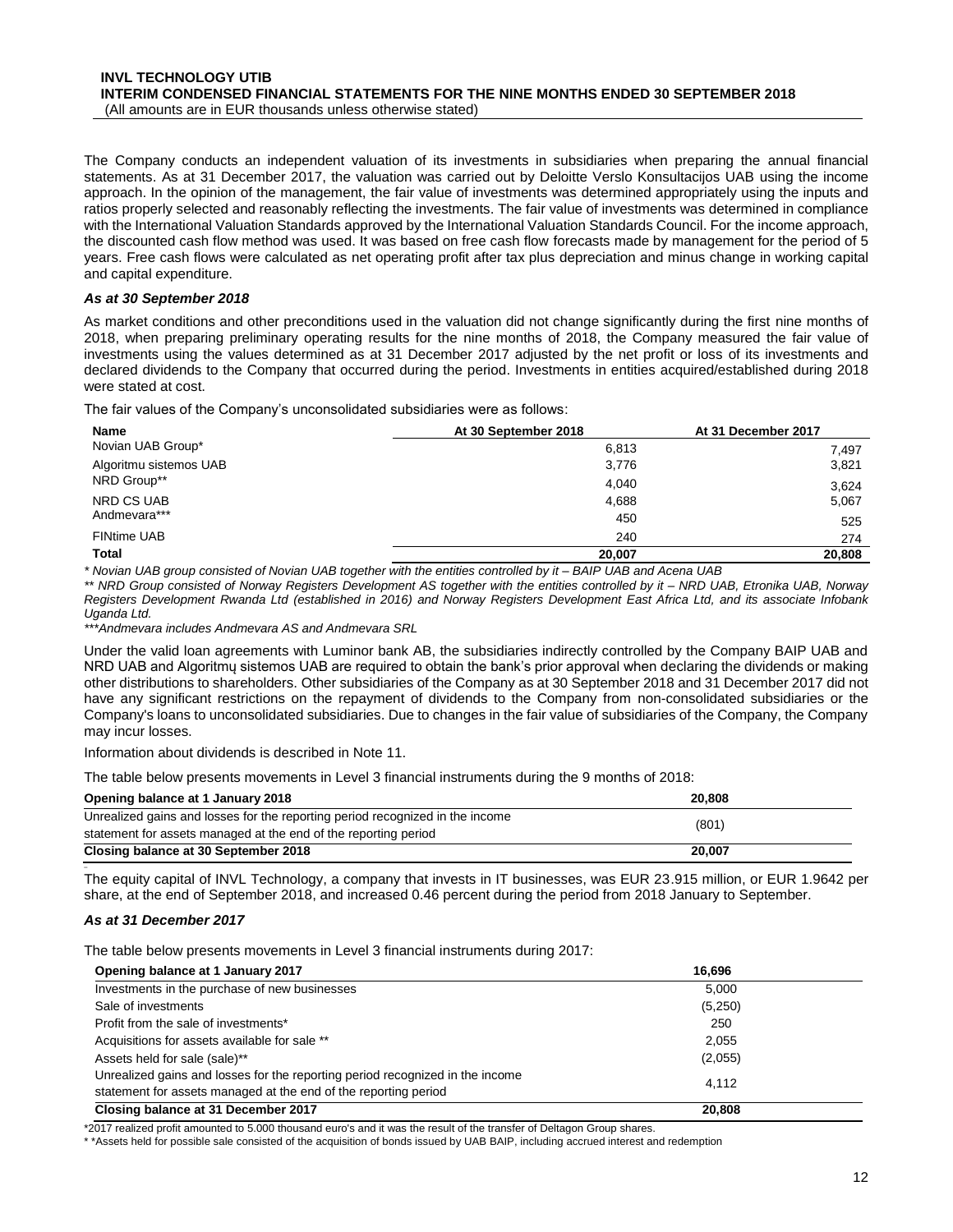The equity capital of INVL Technology, a company that invests in IT businesses, was EUR 23.81 million, or EUR 1.96 per share, at the end of 2017, and increased by 20.7 percent during the year. In terms of assessing the performance of INVL Technology's business holdings in 2017, NRD Companies, which work in the area of business climate improvement and e-governance (and whose results also include the results of Etronika and NRD), saw revenue increase by nearly 20 per cent in the year to EUR 7.23 million (versus 2016 revenue of EUR 6.03 million). The group's EBITDA rose in the same period from a negative EUR 42 thousand to a positive EUR 565 thousand. Net profit for 2017 was EUR 421 thousand, compared with a group loss of EUR 431 thousand in 2016.

The largest revaluation gain was EUR 3,159 thousand after NRD CS company revaluation. NRD CS, which operates in the area of cybersecurity, more than doubled its revenue in 2017 to EUR 3.49 million (compared with EUR 1.58 million in 2016). EBITDA increased 5.5 times to EUR 603 thousand (up from EUR 110 thousand in 2016). The company's net profit grew to EUR 468 thousand in 2017, which is 6.8 times the previous year's level of EUR 69 thousand.

The revenues of BAIP and Acena, which work in the area of IT infrastructure, grew by 5.7 per cent during 2017 to EUR 11.73 million (versus EUR 11.1 million in 2016). Their EBITDA for the same period more than doubled to EUR 780 thousand, up from EUR 373 thousand in 2016. The companies had a cumulative net profit of EUR 203 thousand for 2017, versus a net loss of EUR 107 thousand the previous year.

The fair value of the Company's investments was determined by Deloitte Verslo Konsultacijos UAB. The table below presents the inputs and the fair value valuation techniques (Level 3) for investments in subsidiaries and the sensitivity analysis to changes in the inputs used:

| <b>Name</b>               | Fair value,<br><b>EUR '000</b> | <b>Valuation</b><br>technique | <b>Inputs</b>                      | Input<br>value           | Reasonable<br>possible shift -/+ | Change in<br>valuation +/- |
|---------------------------|--------------------------------|-------------------------------|------------------------------------|--------------------------|----------------------------------|----------------------------|
|                           |                                |                               | Weighted average cost of capital   | 9.60%                    | $-/- 0.5 \%$                     | 453 / (397)                |
|                           |                                |                               | Long-term growth rate              | 2.00%                    | $-/- 0.5 \%$                     | (276) / 315                |
| Novian UAB<br>Group       | 7,497                          | Discounted cash<br>flow       | Free cash flows                    | $\blacksquare$           | $-/- 20 \%$                      | (1187) / 1187              |
|                           |                                |                               | Discount for lack of marketability | 13.2%                    | $-1 + 2%$                        | 134 / (134)                |
|                           |                                |                               | 5y revenue growth rate             | $\overline{\phantom{a}}$ | $-/- 0.5 \%$                     | (250) / 254                |
|                           |                                |                               | Weighted average cost of capital   | 13.20%                   | $-/- 0.5 \%$                     | 177/ (162)                 |
|                           |                                |                               | Long-term growth rate              | 2.00%                    | $-/- 0.5 \%$                     | (102) / 111                |
| <b>NRD Group</b>          | 3,624                          | Discounted cash<br>flow       | Free cash flows                    | $\overline{a}$           | $-/-10%$                         | (368) / 368                |
|                           |                                |                               | Discount for lack of marketability | 13.2%                    | $-/$ + 2 %                       | 83/(83)                    |
|                           |                                |                               | 5y revenue growth rate             | $\blacksquare$           | $-/- 0.5 \%$                     | (69) / 71                  |
|                           |                                |                               | Weighted average cost of capital   | 11.1%                    | $-/- 0.5 \%$                     | 287 / (257)                |
|                           |                                |                               | Long-term growth rate              | 2.00%                    | $-/- 0.5 \%$                     | (167) / 187                |
| <b>NRD CS UAB</b>         | 5,067                          | Discounted cash<br>flow       | Free cash flows                    |                          | $-/-10%$                         | (489) / 489                |
|                           |                                |                               | Discount for lack of marketability | 13.9%                    | $-/+2%$                          | 118 / (118)                |
|                           |                                |                               | 5y revenue growth rate             |                          | $-/- 0.5 \%$                     | (92) / 93                  |
|                           |                                |                               | Weighted average cost of capital   | 10.2%                    | $-/- 0.5 \%$                     | 49 / (43)                  |
|                           |                                |                               | Long-term growth rate              | 2.00%                    | $-/- 0.5 \%$                     | (31)/35                    |
| Andmevara                 | 525                            | Discounted cash<br>flow       | Free cash flows                    | $\blacksquare$           | $-/- 10 \%$                      | (53) / 53                  |
|                           |                                |                               | Discount for lack of marketability | 13.2%                    | $-/- 2%$                         | 12/(12)                    |
|                           |                                |                               | 5y revenue growth rate             |                          | $-/- 0.5 \%$                     | (14) / 14                  |
|                           |                                |                               | Weighted average cost of capital   | 10.40%                   | $-/- 0.5 \%$                     | 207 / (184)                |
|                           |                                |                               | Long-term growth rate              | 2.00%                    | $-/- 0.5 \%$                     | (129) / 145                |
| Algoritmy<br>sistemos UAB | 3,821                          | Discounted cash<br>flow       | Free cash flows                    | $\blacksquare$           | $-/-10%$                         | (366) / 366                |
|                           |                                |                               | Discount for lack of marketability | 13.2%                    | $-1 + 2%$                        | 88/ (88)                   |
|                           |                                |                               | 5y revenue growth rate             | $\overline{a}$           | $-/- 0.5 \%$                     | (67) / 68                  |
| <b>Fintime UAB</b>        |                                | 274 Net assets value N/A      |                                    | N/A                      | N/A                              | N/A                        |
| Total:                    | 20,808                         |                               |                                    |                          |                                  |                            |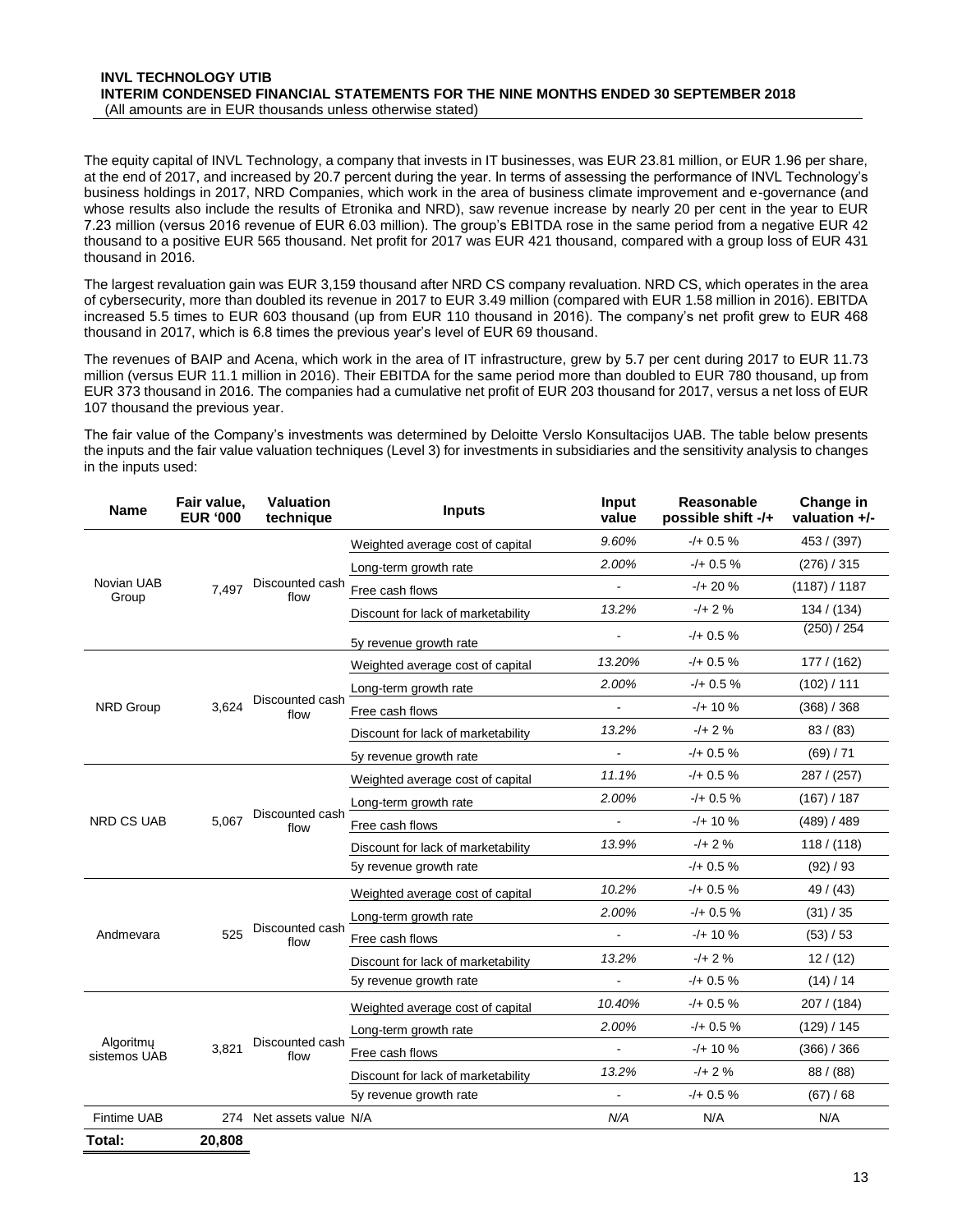The fair value was based on discounted cash flow method, which was selected by the external valuator as the best representation of the company specific development potential, except for FINtime UAB, where net assets value method was used. Different method was selected as because as of current moment the entity does not expect to generate significant free cash flows. Sensitivity is not appliable as no variable inputs were used. Due to the limited number of comparable companies and transactions, lack of reliability of the market data and limited comparability of peers, the results of the guideline public companies and transaction methods were used as a supplementary analysis and were provided only for illustrative purposes in valuation report.

Cash flow projections made by Company management for the period of 5 years (2018-2022) were used as a basis in the income method. Free cash flows were calculated as operating profit after tax plus depreciation/amortisation of property, plant and equipment and intangible assets, plus or minus changes in working capital and minus capital expenditure. The resulting value was adjusted by discount for lack of marketability and the amount of surplus assets/liabilities. As part of the valuation process, valuator had analysed items presented on the balance sheet of each company and had identified assets and liabilities, which can be treated as surplus assets (e.g. net working capital above normalised level, non-operating cash balances, loans to related parties) and debt/debt like items; all of which were adjusted when arriving at equity value of the company.

In the opinion of the management, the fair value was determined appropriately using the inputs and ratios properly selected and reasonably reflecting the investments.

#### <span id="page-13-0"></span>**5 Cash and cash equivalents**

| <b>Cash in bank accounts</b>    |       |       |
|---------------------------------|-------|-------|
| Cash EUR                        | 2.645 | 5.030 |
| Total cash and cash equivalents | 2.645 | 5.030 |

**At 30 September 2018 At 31 December 2017**

30 September 2018 the Company did not have terminated deposits.

All Company's cash and cash equivalents comprised funds in the bank's current accounts.

#### <span id="page-13-1"></span>**6 Trade and other receivables**

|                                                            | At 30 September 2018 At 30 September 2017 |    |  |
|------------------------------------------------------------|-------------------------------------------|----|--|
| Loans granted to subsidiaries and accrued interest thereon | 51                                        | 39 |  |
| Dividends receivable from subsidiaries                     | 1.319                                     |    |  |
| Prepayments                                                |                                           |    |  |
|                                                            | 1.371                                     | 39 |  |

The ageing analysis of the Company's receivables as at 30 September 2018:

|                                           | Receivables past due but not impaired           |                         |                          |                   |                          |                                       |       |
|-------------------------------------------|-------------------------------------------------|-------------------------|--------------------------|-------------------|--------------------------|---------------------------------------|-------|
|                                           | Receivables not<br>past due and not<br>impaired | Less<br>than 30<br>days | 30 to 90<br>days         | 90 to 180<br>days | More<br>than 180<br>days | <b>Receivables</b><br><b>Impaired</b> | Total |
| Receivables for services<br>rendered      |                                                 |                         |                          |                   |                          |                                       |       |
| Receivables for tax<br>losses transferred |                                                 |                         | $\overline{\phantom{0}}$ |                   |                          | ۰                                     |       |
| Loans interests                           |                                                 |                         | $\overline{\phantom{0}}$ |                   | 51                       | $\overline{\phantom{0}}$              | 51    |
| Dividends receivable                      | 1,319                                           |                         | $\overline{\phantom{0}}$ |                   |                          | ٠                                     | 1,319 |
|                                           | 1,319                                           | $\blacksquare$          | $\blacksquare$           | $\blacksquare$    | 51                       | ٠                                     | 1,370 |

All receivables past due but not impaired were receivables from subsidiaries. In the opinion of the Company's management, these receivables were not impaired since the Company has full control of cash flows of subsidiaries and there were no restrictions on transfer of the above-indicated balances to the Company. If necessary, the Company was able to collect these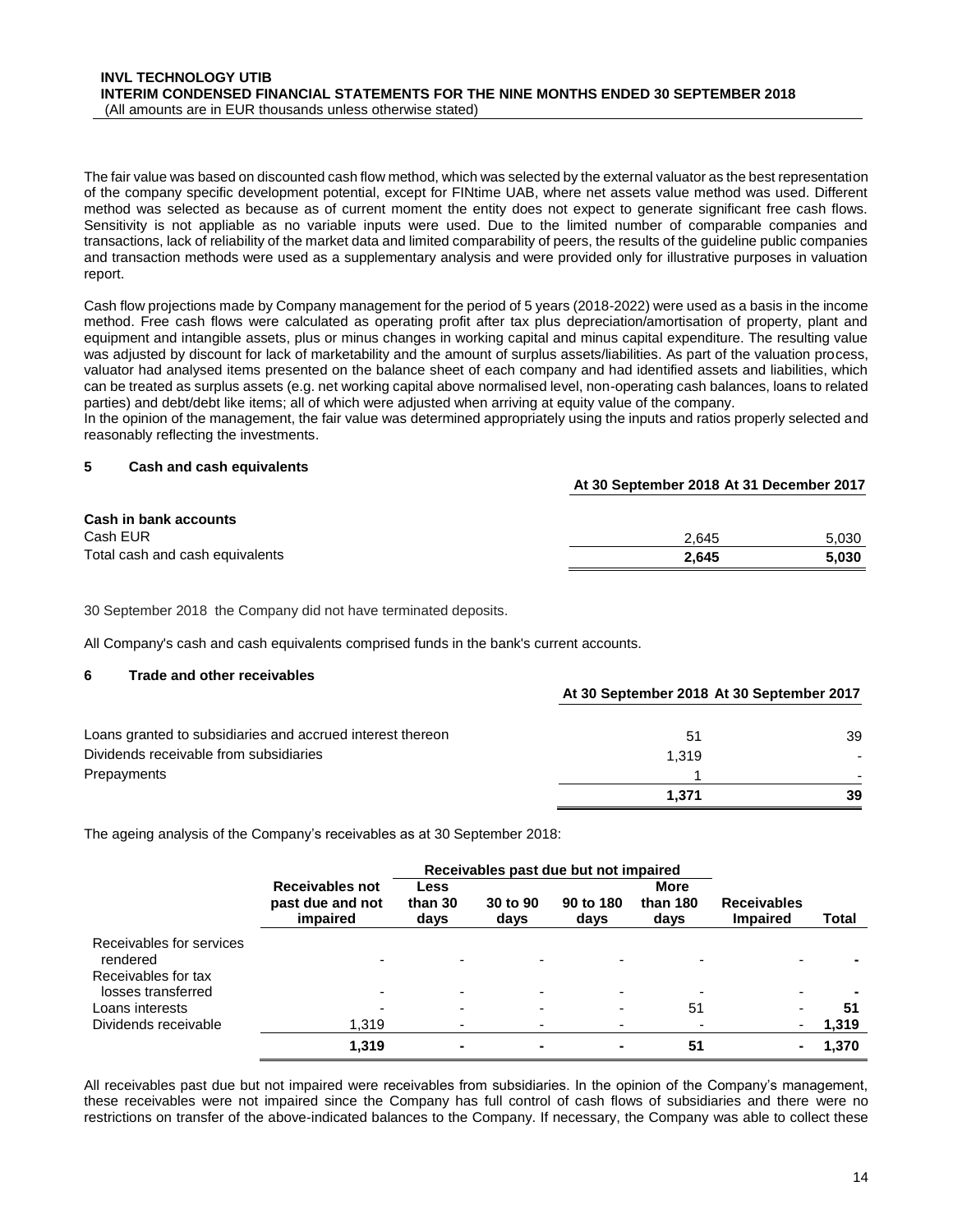amounts in cash, offset them against the amounts payable to the subsidiaries, or capitalise them as an additional contribution to the share capital of the subsidiary.

#### Credit quality of receivables neither past due nor impaired

As at 30 September 2018, receivables neither past due nor impaired amounting to EUR 1,319 thousand were receivables from the subsidiaries which had no debts overdue as at 30 September 2018.

As at 31 December 2017, receivables neither past due nor impaired amounting to EUR 39 thousand were receivables from the subsidiaries which had no debts overdue as at 31 December 2017.

As at the reporting date, for receivables from subsidiaries neither past due nor impaired there were no indications that the debtors will fail to fulfil their liabilities in due time, since the Company has full control over the cash flows of the subsidiaries and there are no restrictions on transfer of the above-indicated balances to the Company. The maximum exposure to credit risk as at the reporting date is equal to the carrying amount of each group of receivables indicated in the table above. The Company holds no collateral as a security.

#### <span id="page-14-0"></span>**7 Reserves**

As at 30 September 2018, the Company's reserves consisted of the reserve for acquisition of own shares amounting to EUR 9,800 thousand and legal reserve amounting to EUR 354 thousand. The reserves were formed upon appropriation of the Company's result for the year.

#### Legal reserve

Legal reserve is a compulsory reserve under Lithuanian legislation. Annual transfers of not less than 5 % of net profit, calculated in accordance with the statutory financial statements, are compulsory until the reserve reaches 10 % of the share capital. The reserve can be used only to cover the accumulated losses.

#### Reserve for acquisition of own shares

Reserve for acquisition of own shares is formed for the purpose of acquiring own shares in order to keep their liquidity and manage price fluctuations. It is formed from profit for appropriation. The reserve cannot be used to increase the share capital. The reserve is reduced upon annulment of own shares. During the ordinary general meeting of shareholders, the shareholder may decide to transfer the amounts not used for acquisition of own shares to the retained earnings. The Company's management did not have a formally approved programme for buy-up of its own shares as at the reporting date.

#### <span id="page-14-1"></span>**8 Loan liabilities**

In September 2017 AB LUMINOR granted a loan of EUR 1,953 thousand to the Company. The purpose of the loan was the acquisition by Deltagon Group Oy of a legal entity in Finland, company code 0948181-6, registered at Itälahdenkatu 22, 00210 Helsinki, Finland, for the acquisition of 100 (one hundred) per cent of the shares / units, through the acquisition of Mäkitalo Box 4 Oy, a company specially acquired in Finland, using the granted credit funds to increase the authorized capital of the company being established or transfer to a newly founded company. During 2018 the amount of interest paid was 34 thousand EUR. Bank loan interest margin was 3.5%; Interest is variable, calculated and paid each month last day.

As of 25 June 2018 the entire loan was repaid to AB Luminor bank.

Net debt balance and cash flow from financial activities in 2018 and 2017 alignment:

|                                       | Cash / Account<br>balance surplus | <b>Current part of</b><br>long term loans | Long-term loan,<br>long-term part | Total   |
|---------------------------------------|-----------------------------------|-------------------------------------------|-----------------------------------|---------|
| Net debt at 31 December 2017          | 5,030                             | (244)                                     | (1,709)                           | 3,077   |
| Decrease in cash and cash equivalents | (2,385)                           | -                                         |                                   | (2,385) |
| Received loan                         |                                   |                                           |                                   |         |
| Loan returns                          | $\overline{\phantom{0}}$          | 244                                       | 1.709                             | 1,953   |
| Other non cash changes                | -                                 | -                                         |                                   |         |
| Net debt at 30 September 2018         | 2,645                             |                                           |                                   | 2,645   |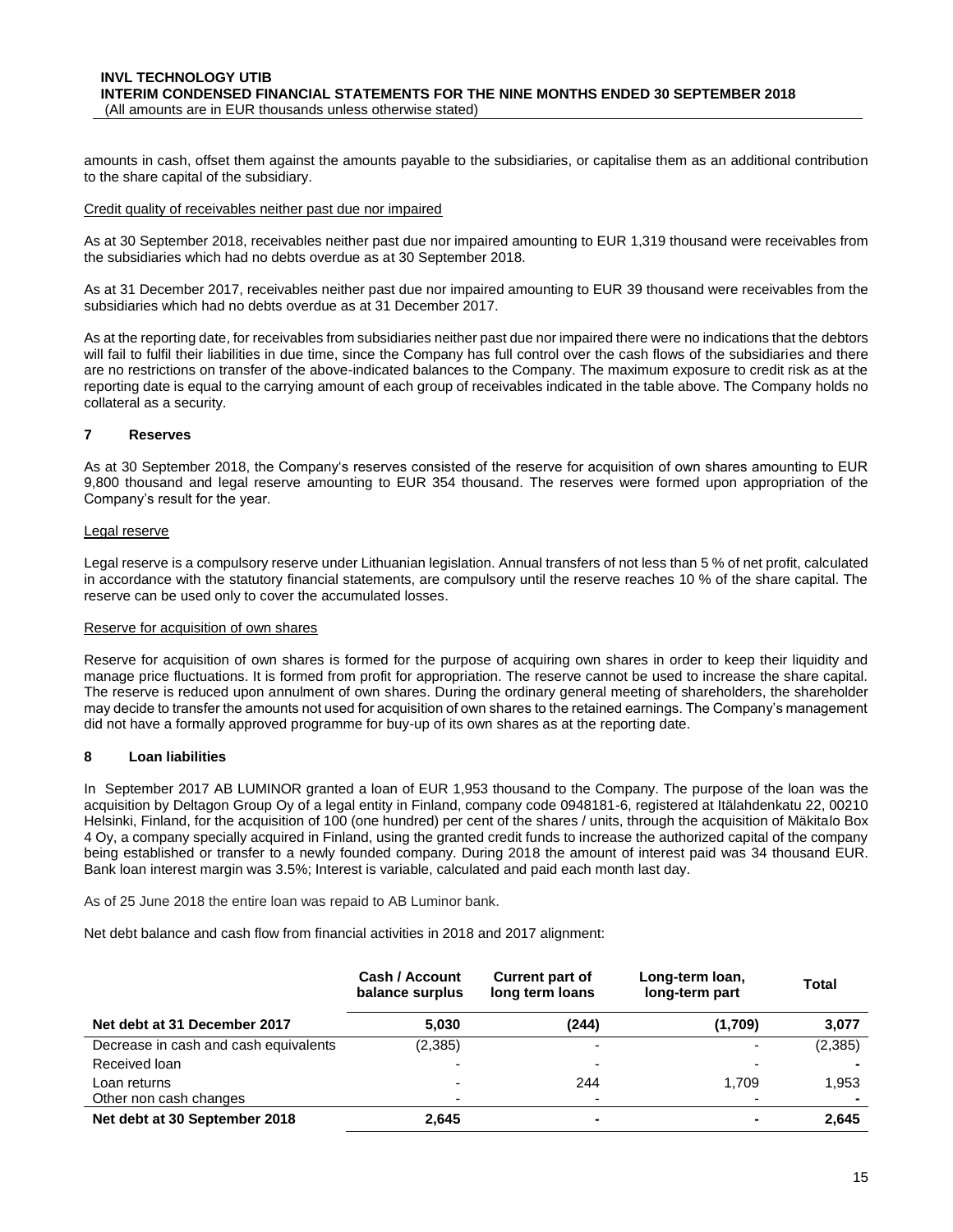#### <span id="page-15-0"></span>**9 Other short term liabilities**

Other short-term liabilities as of 30 September 2018 consisted of the amount payable to the depositary (7 thousand EUR), the payable sum to the management company (96 thousand EUR), payable sum to subsidiary company FINtime (1 thousand EUR), and accrued amounts to auditors (4 thousand EUR), the total amount of current liabilities was 108 thousand EUR.

Other short-term liabilities on 31 December 2017 consisted of the amount payable to the depositary (6 thousand EUR), the payable sum to the management company (101 thousand EUR) and accrued or payable amounts to other suppliers (5 thousand EUR), the total amount of current liabilities was 112 thousand EUR.

#### <span id="page-15-1"></span>**10 Net Asset Value (non-IFRS measure)**

|                                | At 30 September 2018 At 31 December 2017 |            |
|--------------------------------|------------------------------------------|------------|
| Net asset value, total, EUR    | 23.914.762                               | 23.811.753 |
| Net asset value per share, EUR | 1.9642                                   | 1.9557     |

#### <span id="page-15-2"></span>**11 Dividend income**

During year 2017 these companies declared and paid dividends: Inventio UAB – EUR 329 thousand.

During 6 months period ended 30 September 2018 these companies declared dividends: Novian UAB – EUR 700 thousand, NRD CS UAB – EUR 400 thousand, FINtime UAB – EUR 39 thousand, Algoritmu sistemos UAB – EUR 180 thousand.

#### <span id="page-15-3"></span>**12 Other operating expenses**

|                                | 2018 9 months | <b>2017 9 months</b> |
|--------------------------------|---------------|----------------------|
| Professional services          | 99            | 75                   |
| Audit services                 |               |                      |
| Other operating expenses total | 103           |                      |

#### <span id="page-15-4"></span>**13 Management fee**

Management fee recorded in the profit (loss) represents management fee paid quarterly to the Management Company.

#### <span id="page-15-5"></span>**14 Finance costs**

|                                             | 2018 9 months | 2017 9 months |
|---------------------------------------------|---------------|---------------|
| Interest and related expenses on borrowings |               |               |
|                                             |               | 20            |
|                                             |               |               |

#### <span id="page-15-8"></span><span id="page-15-6"></span>**15 Income tax**

The Company does not account for deferred income tax liabilities related to change in the fair value of financial assets, because the Company's investments meet the criteria defined in the Law on Corporate Income Tax, under which the revenue on disposal of investments is exempt from income tax.

#### <span id="page-15-9"></span><span id="page-15-7"></span>**16 Earnings per share**

Basic earnings per share are calculated by dividing net profit for the period attributable to equity holders of the parent entity by the weighted average number of ordinary shares outstanding during the year.

<span id="page-15-10"></span>The weighted average number of shares on 30 September 2018 was as follows:

| Calculation of weighted average for 2018   | Number of shares<br>(thousand) | Par value<br>(EUR) | 5 (davs) | <b>Issued/36 Weighted average</b><br>(thousand) |
|--------------------------------------------|--------------------------------|--------------------|----------|-------------------------------------------------|
| Shares outstanding as at 30 September 2018 | 12.175                         | 0.29               | 365/365  | 12.175                                          |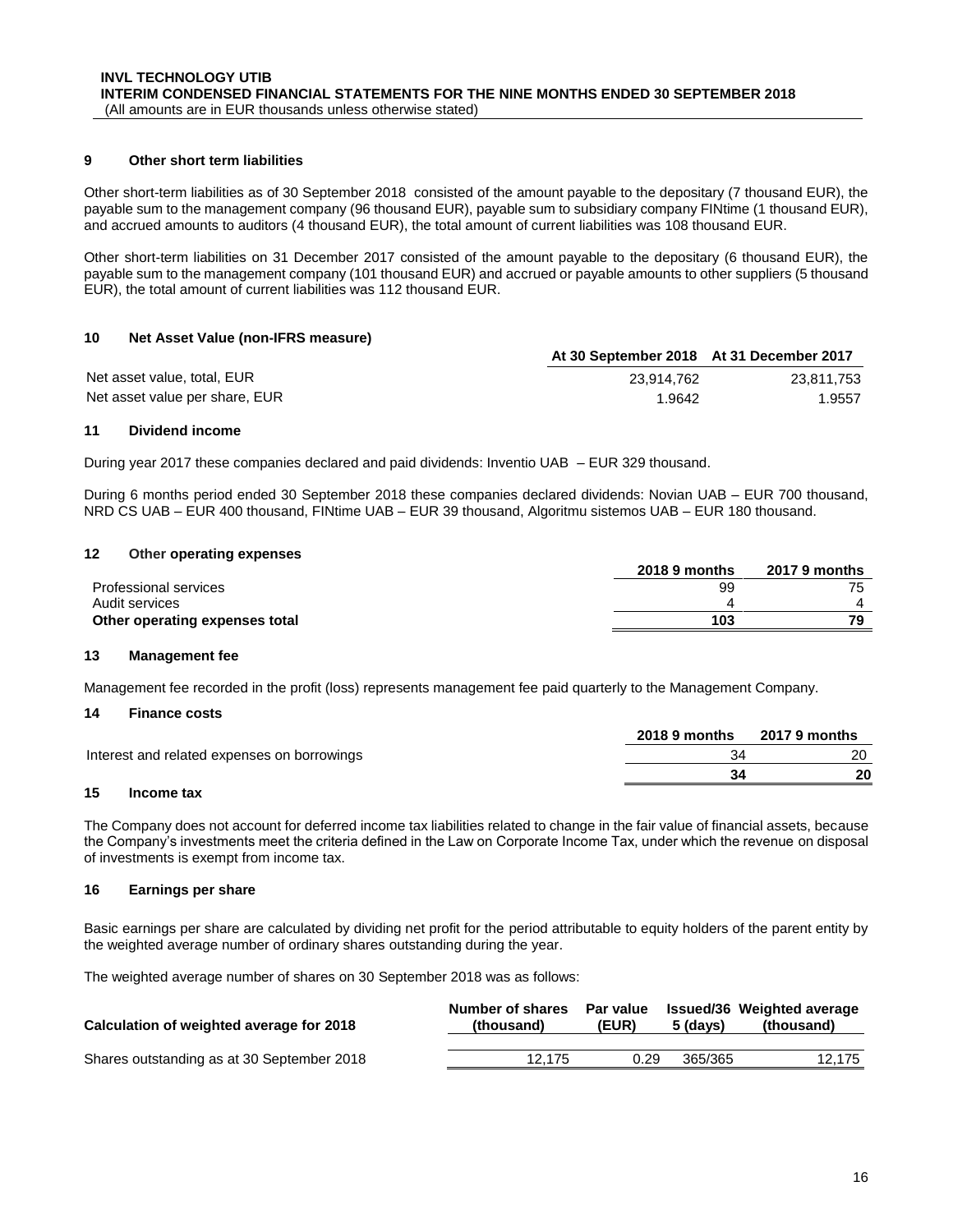The following table reflects data on profit and shares used in the basic earnings per share computations:

|                                                                                      |        | 9 months 2018 9 months 2017 |
|--------------------------------------------------------------------------------------|--------|-----------------------------|
| Net profit (loss) attributable to the equity holders of the parent entity (EUR '000) | 103    | 214                         |
| Weighted average number of ordinary shares (thousand)                                | 12.175 | 12.175                      |
| Basic earnings per share (EUR)                                                       | 0.008  | 0.018                       |

#### <span id="page-16-0"></span>**17 Related-party transactions**

The Company's transactions with other related parties during 9 months 2018 and outstanding balances as at 30 September 2018 were as follows:

|                            | Revenue and income<br>from related parties | <b>Experienced</b><br>costs from<br>related parties | related parties | Receivables from Payables to related<br>parties |
|----------------------------|--------------------------------------------|-----------------------------------------------------|-----------------|-------------------------------------------------|
| The Company's subsidiaries |                                            |                                                     |                 |                                                 |
| <b>Dividends</b>           | 1,319                                      |                                                     | 1.319           |                                                 |
| Interests                  | 5                                          |                                                     | 43              |                                                 |
| Management fee             |                                            | 291                                                 |                 | 96                                              |
| Other activities           |                                            | 5                                                   |                 |                                                 |
|                            | 1,331                                      | 296                                                 | 1,369           | 97                                              |

Changes in loans granted to subsidiaries, changes in issued bonds during 2018:

| At 1 January 2018                               | 39    |
|-------------------------------------------------|-------|
| Interest charged                                | 5     |
| Administration fee                              |       |
| Bonds acquired                                  | 500   |
| Bonds repayments received                       | (500) |
| Interest received                               |       |
| Administration fee received                     |       |
| Foreign exchange effect on the balance of loans |       |
| At 30 September 2018                            | 51    |
|                                                 |       |

The Company's transactions with other related parties during 2017 and outstanding balances as at 31 December 2017 were as follows:

|                            | Revenue and income<br>from related parties | <b>Experienced</b><br>costs from<br>related parties | related parties | Receivables from Payables to related<br>parties |
|----------------------------|--------------------------------------------|-----------------------------------------------------|-----------------|-------------------------------------------------|
| The Company's subsidiaries |                                            |                                                     |                 |                                                 |
| Interests                  | 39                                         |                                                     | 39              |                                                 |
| <b>Bonds</b>               |                                            |                                                     |                 |                                                 |
| <b>Dividends</b>           | 329                                        |                                                     |                 |                                                 |
| Management fee             |                                            | 390                                                 |                 | 101                                             |
| Other activities           |                                            |                                                     | -               |                                                 |
|                            | 375                                        | 390                                                 | 39              | 101                                             |

Changes in loans granted to subsidiaries during 2017:

<span id="page-16-1"></span>

| At 1 January 2017                               |         |
|-------------------------------------------------|---------|
| Interest charged                                | 39      |
| Administration fee                              | 7       |
| Loans granted                                   | 2,050   |
| Loan repayments received                        | (2,050) |
| Interest received                               |         |
| Administration fee received                     | (7)     |
| Foreign exchange effect on the balance of loans |         |
| At 31 December 2017                             | 39      |
| 18<br>Segment reporting                         |         |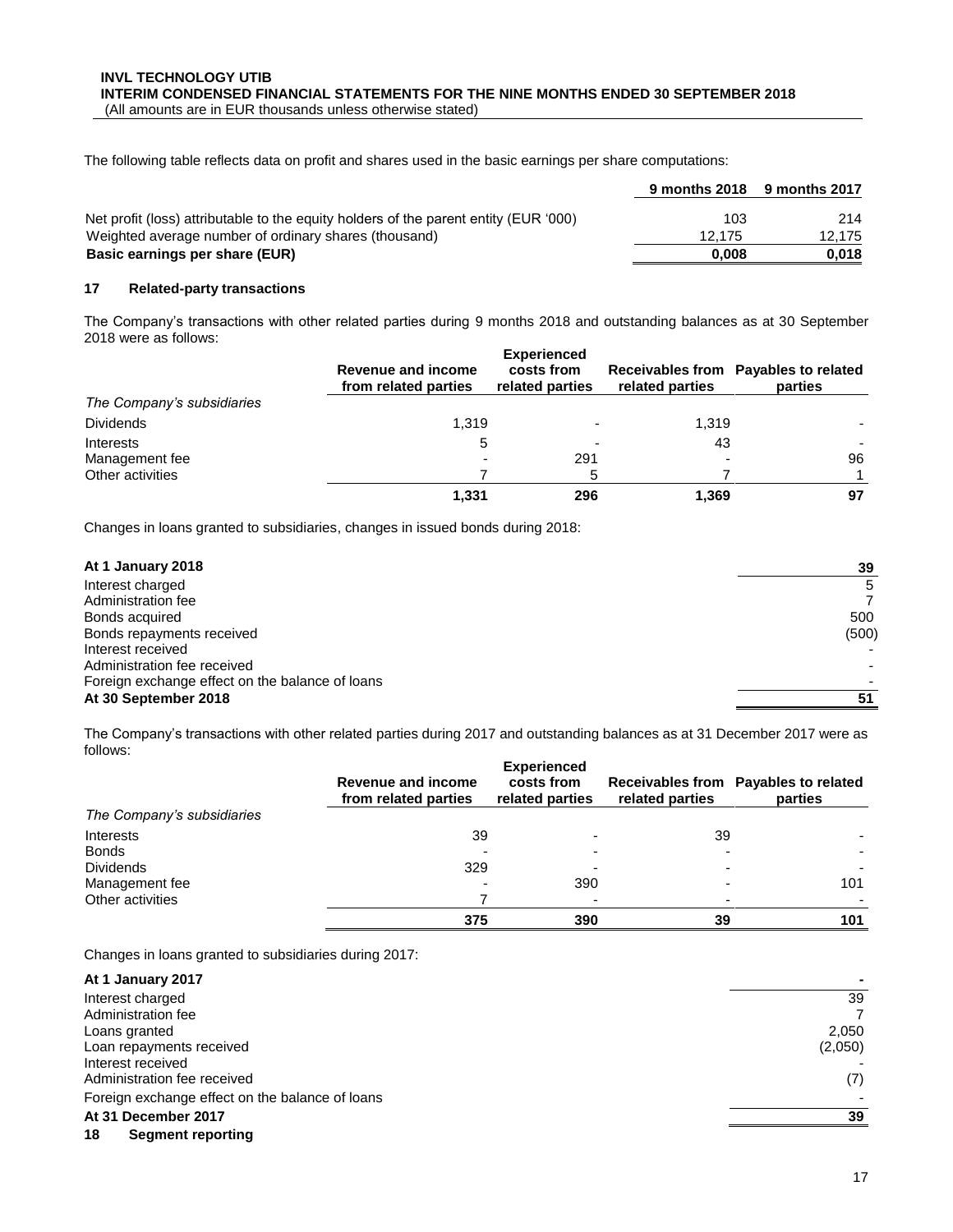The Company has defined its operating segments in a manner consistent with the internal reporting provided to the Investment committee of the Management company that is responsible for making strategic decisions.

The Investment committee is responsible for the Company's entire portfolio and considers the business to have a single operating segment. The Investment committee's asset allocation decisions are based on a single, integrated investment strategy, and the Company's performance is evaluated on an overall basis.

The internal reporting provided to the Investment committee for the Company's assets, liabilities and performance is prepared on a consistent basis with the measurement and recognition principles of IFRS.

The classification of companies into 4 areas of activity, as used previously, from the beginning of 2018 is replaced by 3 new functional groups: business climate improvement and e-government, IT services and software, and cyber security. NRD companies continue to belong to the business climate improvement and e-government group, the cyber security group covers NRD CS UAB and other potential acquisitions in this area, whereas the IT services and software group is formed by joining the areas of IT infrastructure and IT intensive industries' solutions.

#### <span id="page-17-0"></span>**19 Financial instruments by category**

The Company's financial assets at fair value through profit or loss consisted of assets in Level 3. The Company has no instruments in Level 1 and 2.

|                                                                                                        | Loans and<br>receivables | Financial assets at fair value<br>through profit or loss | Total  |
|--------------------------------------------------------------------------------------------------------|--------------------------|----------------------------------------------------------|--------|
| At 30 September 2018                                                                                   |                          |                                                          |        |
| Assets as per statement of financial position                                                          |                          |                                                          |        |
| Financial assets at fair value through profit or loss                                                  |                          | 20,007                                                   | 20,007 |
| Receivables                                                                                            | 1,370                    |                                                          | 1,370  |
| Cash and cash equivalents                                                                              | 2,645                    |                                                          | 2,645  |
| <b>Total</b>                                                                                           | 4,015                    | 20,007                                                   | 24,022 |
|                                                                                                        |                          |                                                          |        |
|                                                                                                        | Loans and                | Financial assets at fair value                           | Total  |
|                                                                                                        | receivables              | through profit or loss                                   |        |
| At 31 December 2017                                                                                    |                          |                                                          |        |
| Assets as per statement of financial position<br>Financial assets at fair value through profit or loss |                          | 20,808                                                   | 20,808 |
| Receivables                                                                                            | 39                       |                                                          | 39     |
| Cash and cash equivalents                                                                              | 5,030                    |                                                          | 5,030  |
| <b>Total</b>                                                                                           | 5.069                    | 20,808                                                   | 25,877 |
|                                                                                                        |                          |                                                          |        |
|                                                                                                        |                          | Financial liabilities at amortised cost                  |        |
| At 30 September 2018                                                                                   |                          |                                                          |        |
| Liabilities as per statement of financial position                                                     |                          |                                                          |        |
| Loan payables                                                                                          |                          |                                                          |        |
| Trade payables                                                                                         |                          |                                                          |        |
| Other current liabilities, excluding taxes and employee benefits                                       |                          |                                                          | 108    |
| <b>Total</b>                                                                                           |                          |                                                          | 108    |
|                                                                                                        |                          |                                                          |        |
|                                                                                                        |                          | Financial liabilities at amortised cost                  |        |
| At 31 December 2017                                                                                    |                          |                                                          |        |
| Liabilities as per statement of financial position                                                     |                          |                                                          |        |
| Loan payables                                                                                          |                          |                                                          | 1,953  |
| Trade payables                                                                                         |                          |                                                          |        |
| Other current liabilities, excluding taxes and employee benefits                                       |                          |                                                          |        |
|                                                                                                        |                          |                                                          | 112    |
| <b>Total</b>                                                                                           |                          |                                                          | 2,065  |

#### <span id="page-17-1"></span>**20 Financial risk management**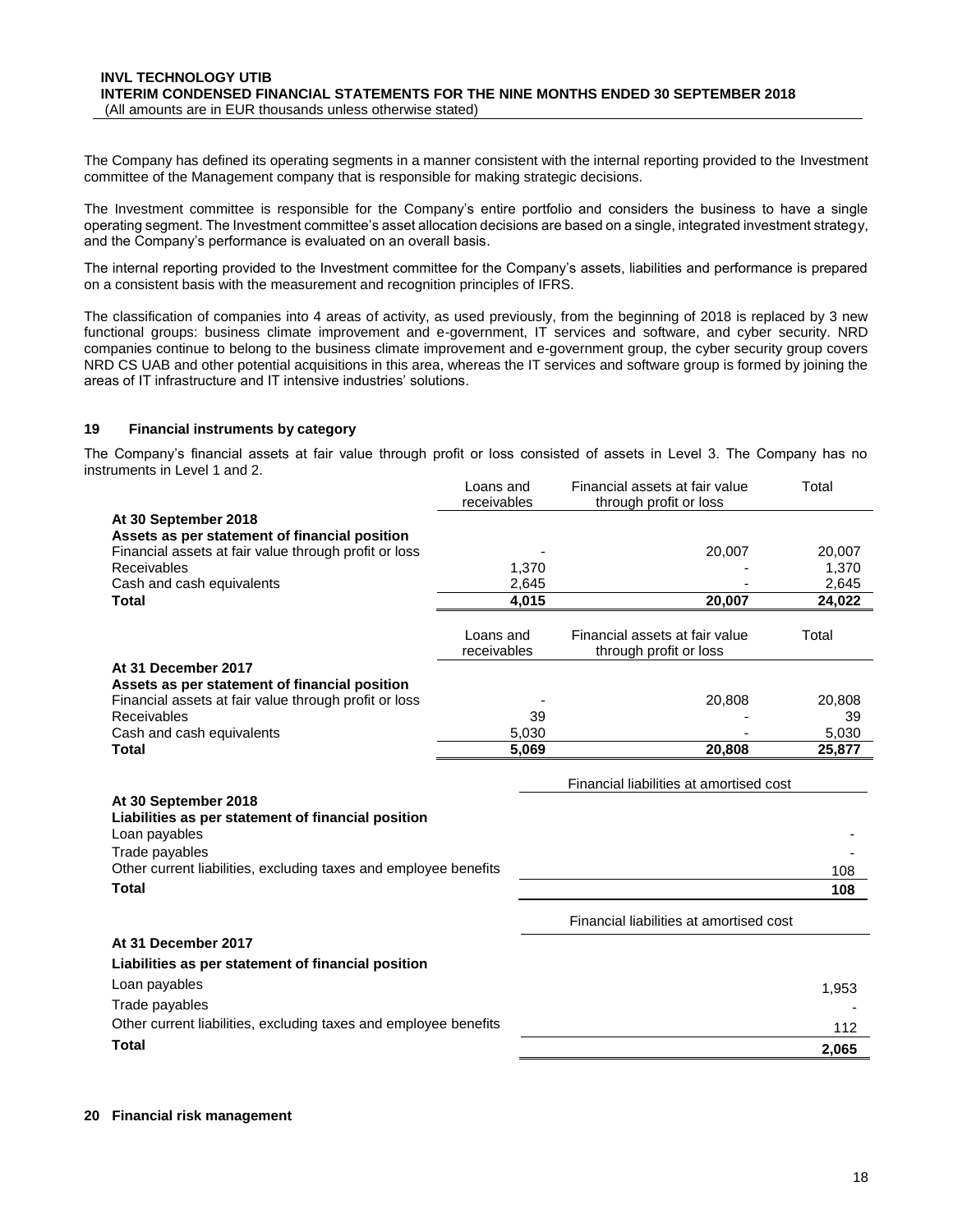#### **20.1 Financial risk factors**

The risk management function within the Company is carried out by the Management Company in respect of financial risks (credit, liquidity, market, foreign exchange and interest rate risks), operational risk and legal risk. The primary objective of the financial risk management function is to establish the risk limits, and then make sure that exposure to risks stays within these limits. The operational and legal risk management functions are intended to ensure proper functioning of the internal policies and procedures necessary to mitigate the operational and legal risks.

The Company's financial liabilities consisted of trade and other payables. The Company has various categories of financial assets, however, the major items of its financial assets were financial assets at fair value through profit loss consisting of the investments in unconsolidated subsidiaries and cash and cash equivalents received.

The Company is being managed in a way that its portfolio companies are operating independently from each other. This helps to diversify the operational risk and to create conditions for selling any controlled business without exposing the Company to any risks.

The Company's business objective is to achieve medium to long-term return on investments in carefully selected unlisted private companies operating in information technology sector. The goal of the Company is to increase the value of its investments with the purpose to sell the investments at the end of their life (Note [1\)](#page-7-1) earning adequate return for the shareholders and success fee if applicable.

The main risks arising from the financial instruments are market risk (including foreign exchange risk, cash flow and fair value interest rate risk and price risk), liquidity risk, interest rate risk and credit risk. The risks are described below.

#### Credit risk

Credit risk arises from cash and cash equivalents, outstanding balances of trade and other receivables, and outstanding balances of loans granted.

With respect to trade and other receivables neither past due nor impaired, there were no indications as at the reporting date that the debtors will fail to fulfil their liabilities in due time, since the Company constantly reviews the balances of receivables. The Company has no significant transactions in a country other than the countries of domicile of the subsidiaries and their investments. All receivables of the Company are from subsidiaries, and their settlement terms are set by the Company itself.

With respect to credit risk arising from other financial assets of the Company (consisting of cash and cash equivalents), the Company's exposure to credit risk arises from default of the counterparty. The maximum exposure to credit risk was equal to the carrying amount of these instruments:

| Assets with no credit rating assigned | At 30 September |                     |  |  |
|---------------------------------------|-----------------|---------------------|--|--|
|                                       | 2018            | At 31 December 2017 |  |  |
| Trade and other receivables           | 1.320           |                     |  |  |
| Loans granted, interest               | 50              | 39                  |  |  |
| Cash and cash equivalents             | 2.645           | 5,030               |  |  |
| <b>Total current assets</b>           | 4.015           | 5.069               |  |  |

The Company accepts the services from the banks and the financial institutions which (or the controlling financial institutions of which) have been assigned a high credit rating by an independent rating agency. As at 30 September 2018 the Company's cash balances were held in the financial institutions which have not been assigned individual credit ratings, but the controlling financial institutions of which have been assigned "Prime-1" rating by Moody's agency.

#### Interest rate risk

As at 30 September 2018 the Company did not have borrowings, therefore it had no interest rate risk.

#### Price risk

The Company's investments are susceptible to price risk arising from uncertainties about future values of the investments that are not traded in an active market. To manage the price risk, the Investment committee reviews the performance of the portfolio companies at least on a quarterly basis, and keep regular contact with the management of the portfolio companies for business development and day-to-day operation matters.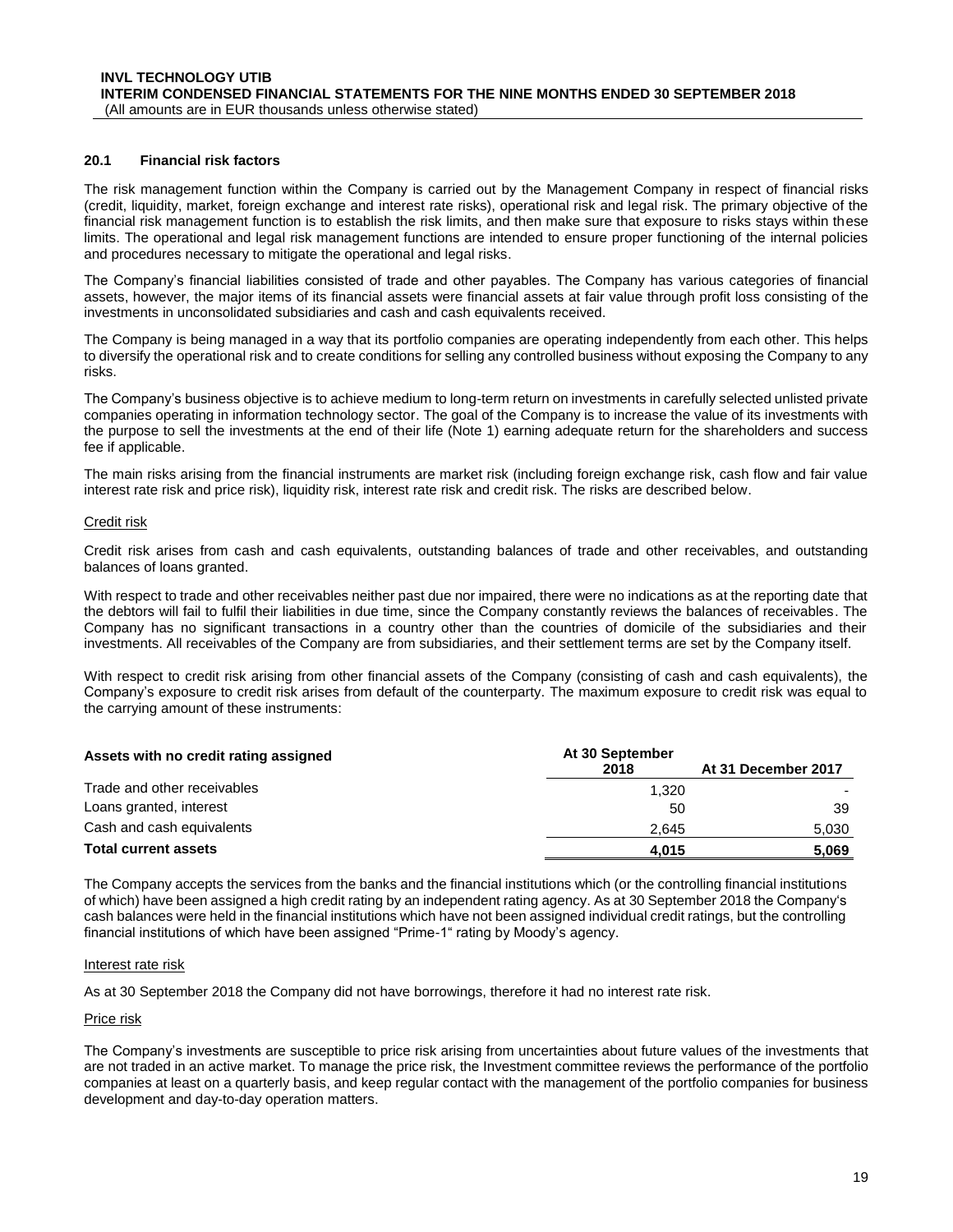As at 30 September 2018, the fair value of the Company's investments exposed to price risk was EUR 20,007 thousand (31 December 2017: EUR 20,808 thousand).

#### Liquidity risk

The Company's policy is to maintain sufficient cash and cash equivalents or have available funding through an adequate amount of committed credit facilities to meet its commitments at a given date in accordance with the strategic plans.

Liquidity risk of the Company is managed by the Management company. The liquidity risk management is divided into long-term and short-term risk management.

The aim of the short-term liquidity risk management is to meet the day-to-day needs for funds. Each subsidiary is independently planning its internal cash flows. Short-term liquidity of the Company is managed through monthly monitoring of the liquidity status at the Company.

Long-term liquidity risk is managed by analysing the cash flow projections by taking into account the potential sources of financing. Before approving a new investment project, the Company evaluates the possibilities to attract the required funding. Based on monthly reports, the Company makes projections of monetary income and expenses over the next one year, thereby ensuring an effective planning of the Company's funding.

The Company's financial liabilities based on undiscounted contractual payments consisted of:

|                                            | Up to $3$ |                          | Over 5       |       |       |
|--------------------------------------------|-----------|--------------------------|--------------|-------|-------|
|                                            | months    | 4 - 12 months            | 2 to 5 years | vears | Total |
| Loans to credit institutions with interest |           |                          |              |       |       |
| Other current liabilities                  | 108       | $\overline{\phantom{0}}$ |              |       | 108   |
| At 30 September 2018                       | 108       |                          |              |       | 108   |
| Loans to credit institutions with interest | 17        | 292                      | 1,810        |       | 2,119 |
| Other current liabilities                  | 112       |                          |              |       | 112   |
| At 31 December 2017                        | 129       | 292                      | 1.810        |       | 2,231 |

The company has no liquidity problems and there are no expectations that they will arise in the foreseeable future. Foreign exchange risk

The Company has no material exposures or transactions in currencies other than euro, therefore it is not exposed to foreign currency risk.

#### **20.2 Fair value estimation**

Fair value is the price that would be received to sell an asset or paid to transfer a liability in an orderly transaction between market participants at the measurement date. The Company carries investments in subsidiaries at fair value, please refer to Not[e 4](#page-9-1) for more details.

The Company's principal financial instruments that are not carried at fair value in the statement of financial position are cash and cash equivalents, trade and other receivables, as well as trade and other payables.

The carrying amount of the cash and cash equivalents, trade and other receivables, as well as trade and other payables of the Company as at 30 September 2018 approximated their fair value because they are short-term and the impact of discounting is immaterial.

#### **20.3 Capital management**

<span id="page-19-0"></span>The Company's primary objective when managing capital is to safeguard that the Company will be able to maintain a strong credit health and healthy capital ratios in order to support its business and maximise returns for shareholders. The Company's capital management is conducted through supervision of activities of individual subsidiaries to ensure that their capital is sufficient to continue as a going concern. Management of entities oversee to ensure that the subsidiaries are in compliance with the capital requirements defined in relevant legal acts and loan contracts, and that they provide the Company's management with the necessary information.